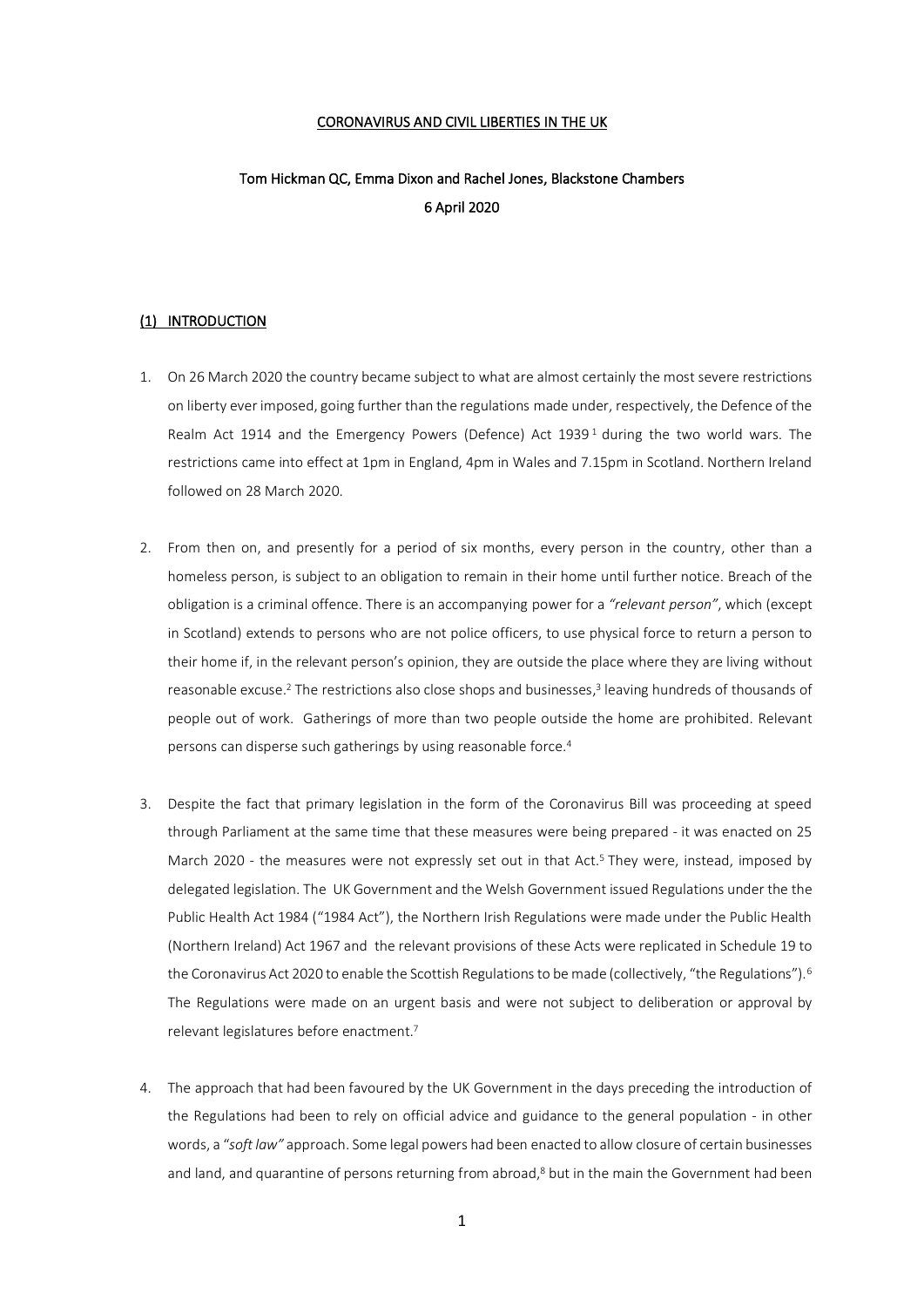pursuing a social distancing strategy without legal powers of enforcement. On Monday 23 March 2020, following a sunny weekend that saw large numbers of people congregate in the country's parks and open spaces - only a week earlier the Government advice had been that sporting fixtures and large outside gatherings could go ahead - the Government approach abruptly changed. The Prime Minister announced in a televised address to the nation that, *"From this evening I must give the British people a very simple instruction – you must stay at home … If you don't follow the rules, the police will have the powers to enforce them, including through fines and dispersing gatherings ..."*. 9 Following a gap of a few days in which no powers of enforcement existed, the Regulations were introduced.

- 5. Whilst the Regulations impose extraordinary restrictions, it is clear that *"stay at home"* orders, social distancing rules and closure of retail and leisure businesses are necessary to combat the appalling threat of Coronavirus and help our embattled health and frontline services to cope. Similar rules are now in place in countries across the world.
- 6. It is vital that individuals observe the law and follow the official guidance issued by the UK Government and other authorities across the United Kingdom. Nothing in the analysis that follows is intended to suggest otherwise.
- 7. It is also important that such exceptional measures are subject to detailed scrutiny. And people seeking to follow or enforce the rules must be clear about what is required of them. Moreover, whilst the main restrictions contained in the Regulations are unlikely to be controversial, and as we have already said are clearly justified, there are provisions which are more open to question, including differences between the rules in different part of the United Kingdom which seem difficult to justify. In Wales for example, it is a legal requirement that people not leave their house for exercise more than once per day, but no similar legal requirement exists elsewhere. In Scotland only a police officer can forcibly return a person to their home but in England a community support officer or any person designated by the Secretary of State may do so.
- 8. Indeed, soon after the Regulations came into effect, reports began emerging in the press of apparently overzealous action by the police and confusion over the meaning of certain rules. A number of these examples appear to derive from confusion over which rules are imposed by the Regulations and which are just a matter of official advice.
- <span id="page-1-0"></span>9. The Derbyshire Police used drones to film people out walking in the Peak District and published the footage on Twitter, urging people not to drive to the countryside to exercise. The walkers' behaviour may well contravene the published [Guidance](https://www.gov.uk/government/publications/full-guidance-on-staying-at-home-and-away-from-others/full-guidance-on-staying-at-home-and-away-from-others) to avoid unnecessary travel (the Government has since further clarified that people should *"stay local"* for exercise: *[Coronavirus Outbreak FAQs,](https://www.gov.uk/government/publications/coronavirus-outbreak-faqs-what-you-can-and-cant-do/coronavirus-outbreak-faqs-what-you-can-and-cant-do#can-i-drive-to-a-national-park-or-other-green-space-to-walk)* last updated on 29 March 2020).<sup>10</sup> However, former Supreme Court judge Lord Sumption pointed out in an interview<sup>11</sup> that the Regulations contain no such restriction. He suggested that it was "*disgraceful"* that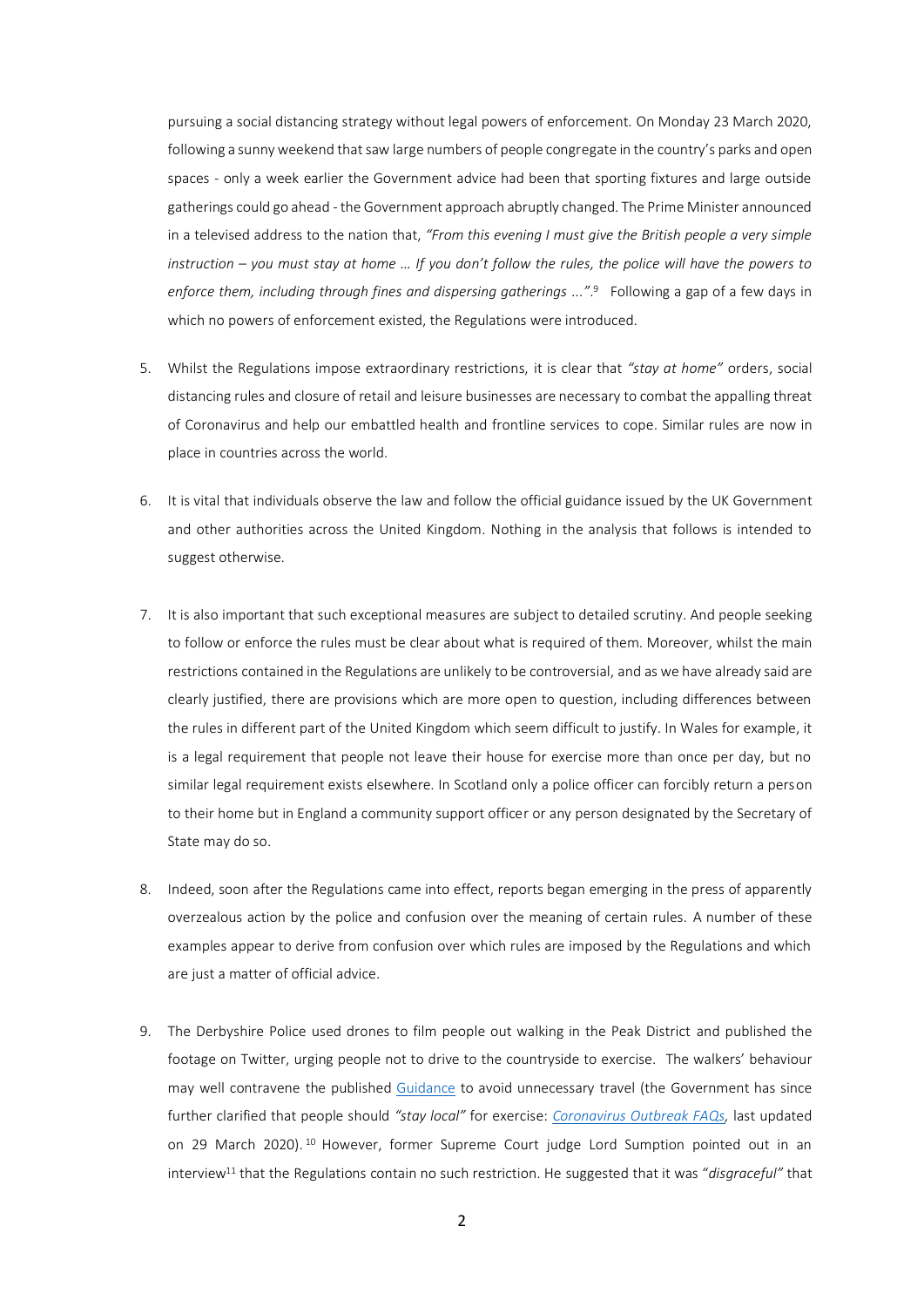Derbyshire police had sought to "*shame*" people into refraining from exercising their "*undoubted right to take exercise in the country*" and warned that the UK should not slide into a *"police state"* where officers enforced the preferences or wishes of Ministers rather than the law.<sup>12</sup> Whilst there is in our view currently no risk of the country becoming a police state, the Times was surely right in its leader on 1 April 2020 where it observed that the police must, *"understand the difference between new laws and government advice… it is no official's job to enforce the latter.*" 13

- 10. There are also [reported instances](https://www.standard.co.uk/news/uk/shops-selling-easter-eggs-coronavirus-a4401796.html) of officials telling shops not to sell *"non-essential"* items such as Easter eggs and hot cross buns, a clear misunderstanding of the Regulations (people can leave home if they need to buy *"basic necessities"*, which includes food, and are not restricted in what they can buy). <sup>14</sup> In another reported case, a woman was prosecuted, found guilty an[d fined](https://www.thetimes.co.uk/article/police-fine-woman-660-for-breaching-coronavirus-lockdown-laws-at-train-station-5ftr9ql0f) £660 and for failing to provide police with evidence of her identity or reason for travel and for *"failing to comply with the Coronavirus Act"*. There are no such offences and the Coronavirus Act has no relevant application. 15
- 11. There are also [examples](https://www.walesonline.co.uk/news/wales-news/coronavirus-superheroes-run-spiderman-incredible-18037188) celebrated on social media of individuals leaving their homes to keep up community morale, such the people dressed as superheroes who have been running past children's windows: are such people breaking the law? And what of the residents of a street who have a sociallydistanced dance outside their house each morning? Or the people who step outside their house to clap the NHS each Thursday evening? Are these examples of breaches of the law, or failure to follow the guidance, or neither?
- 12. The College of Policing has issued a valuable [Policing Brief](https://www.college.police.uk/Documents/COVID-19-Police-brief-in-response-to-Coronavirus-Government-Legislation.pdf)<sup>16</sup> advocating that officers "*police by consent"* and encourage voluntary compliance.<sup>17</sup> That is greatly to be welcomed. The vast majority of the population need no legal compulsion to act responsibly. But that should not detract from the fact that the police and other persons identified in the Regulations now have enormously wide powers and individuals are subject to correspondingly broad duties, the boundaries of which are unclear and can be confusing even to the well-informed.
- 13. This paper does not provide a comprehensive account of the Regulations but, taking the English Regulations as its principal focus, it provides an overview and discusses certain issues that arise. The discussion shows that there is proper scope for debate over parts of the Regulations and that the rules would benefit from thorough scrutiny, particularly if they are to remain in place for a lengthy period of time. We also suggest that the obligation to remain at home ("home confinement") and accompanying power of removal should be given an explicit mandate in primary legislation. 18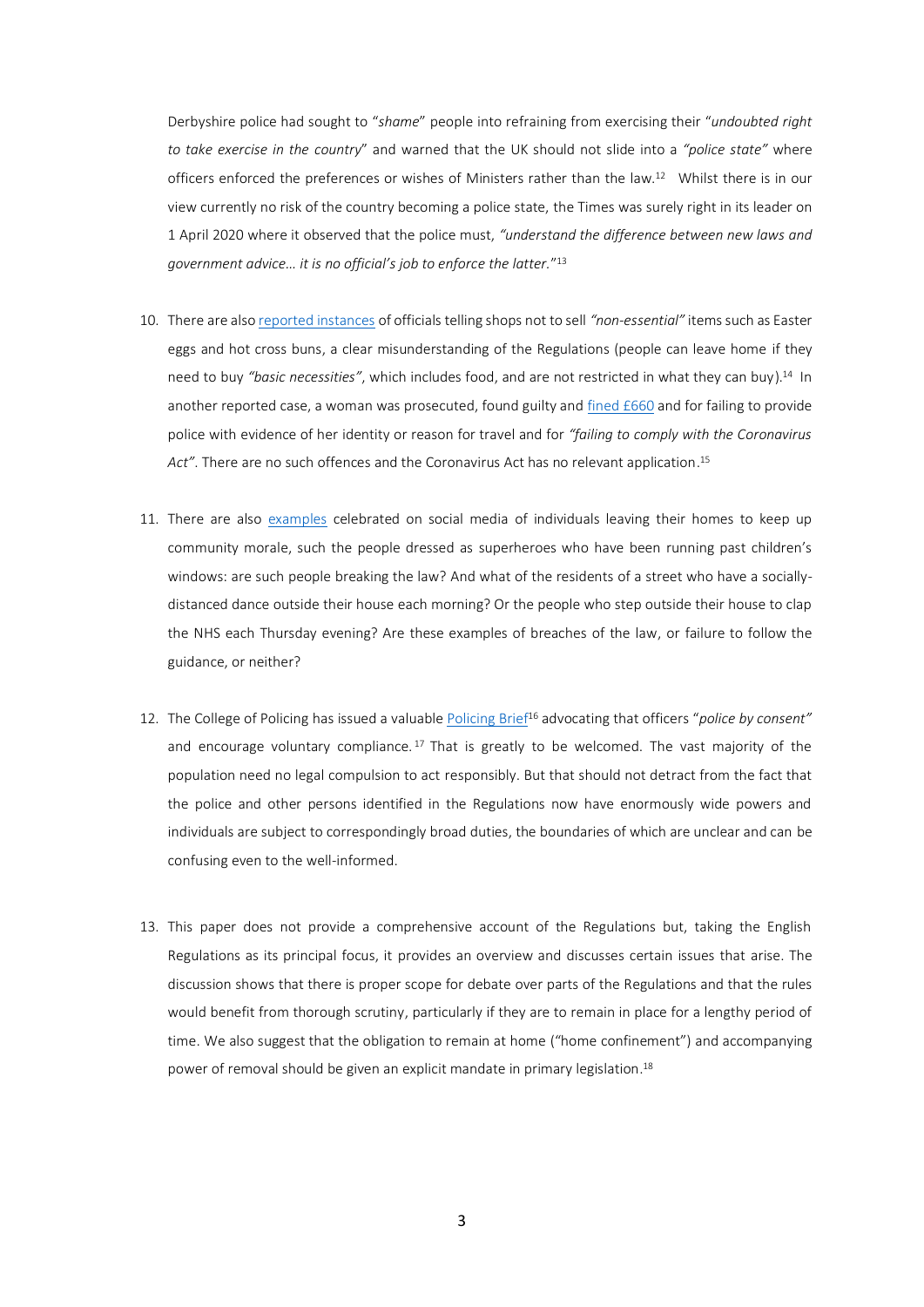### (2) KEY PROVISIONS OF THE REGULATIONS

- 14. The Regulations expire after a period of six months (English Regulations (to which subsequent references refer), regulation 12(1)) although particular restrictions or requirements may be terminated before this by the Secretary of State publishing a direction bringing them to an end. <sup>19</sup> The Secretary of State must review the need for the restrictions and requirements at least once every 21 days, with the first review being carried out by 16 April 2020 (regulation 3(2)).
- 15. The Regulations require the closure of business premises selling food and drink for consumption on the premises, and where businesses sell food or drink for consumption off the premises, they require the business not sell the food or drink from on its premises – the food or drink must be delivered, or collected from off the premises.<sup>20</sup> The Regulations also close shops, gyms, leisure centres, libraries, museums and galleries and many other places. Shops and libraries can trade online, by telephone or by post (regulation 5(1)(a)). Food retailers, off-licences, newsagents, petrol stations, hardware stores, bicycle shops and a number of other identified stores and services can remain open (Schedule 2, Part 3).
- 16. Regulation 6 sets out the most intrusive measures from the perspective of individual liberty. It provides that no person, other than a homeless person, is permitted to leave their home without a "*reasonable excuse*". There follows a non-exhaustive list of 13 such excuses (several of which will not be applicable to many households) including the need:
	- (1) To obtain basic necessities, including food and medical supplies for those in the same household including pets, or for vulnerable persons; or to obtain supplies for the essential upkeep, maintenance and functioning of the household or that of a vulnerable person, or to obtain money.
	- (2) To take exercise either alone or with other members of the household.
	- (3) To seek medical assistance.
	- (4) To provide care or assistance to a vulnerable person or to provide emergency assistance.
	- (5) To donate blood.
	- (6) To travel for the purposes of work or to provide voluntary or charitable services, where it is not reasonably practicable to work or provide those services from home.
	- (7) To attend a funeral of a household or close family member or, if no household or family members are attending the funeral, of a friend.
	- (8) To fulfil a legal obligation.
	- (9) To access critical public services including childcare or educational facilities, social services, services provided by the DWP or services provided to victims of crime.
	- (10) To continue arrangements for access to and contact between parents and their children where one or both parents live in different households from the child.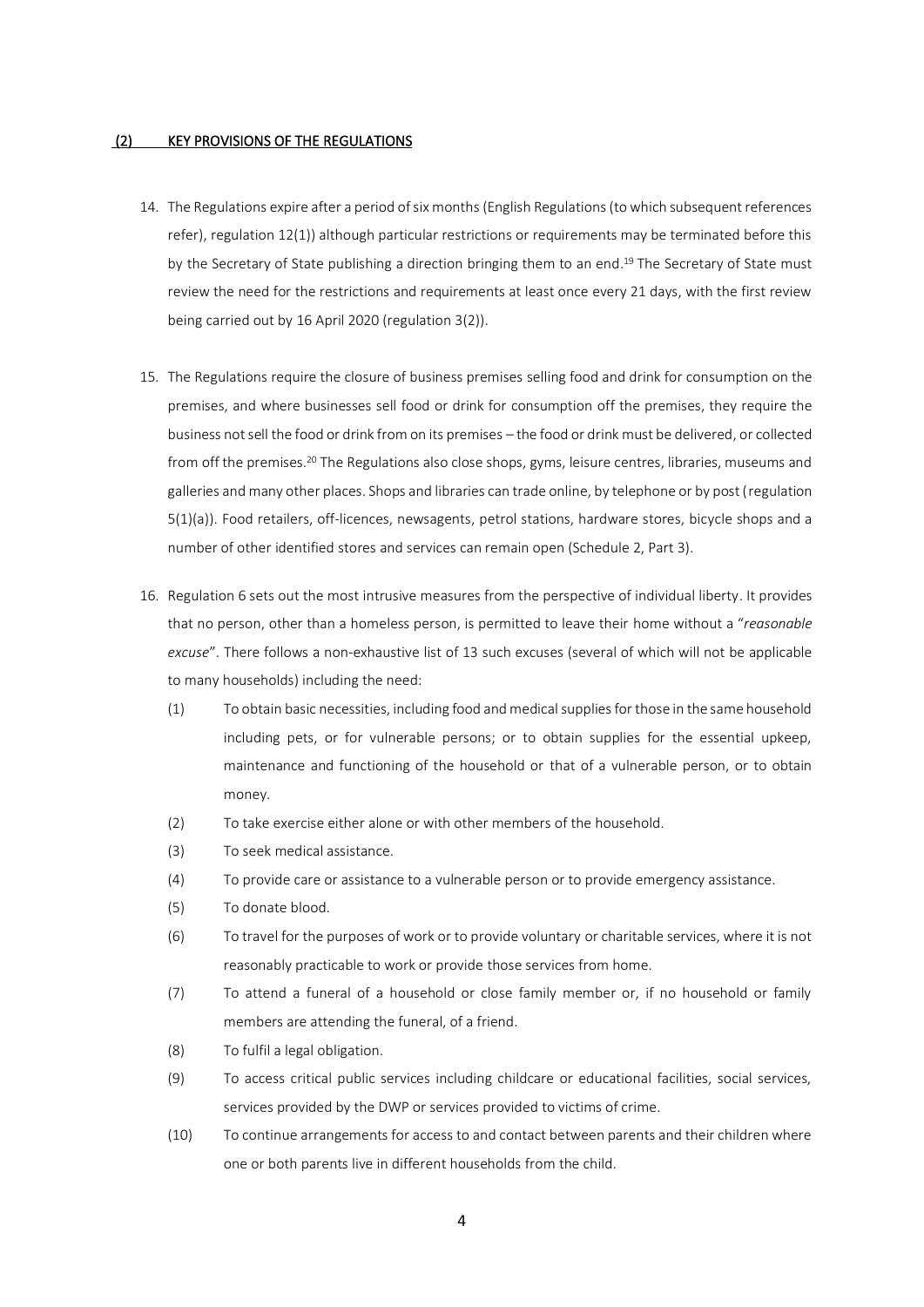- (11) For a minister of religion or worship leader to go to their place of worship.
- (12) To move house where reasonably necessary.
- (13) To avoid injury or illness or escape a risk of harm.
- 17. It is worth emphasising that the list of reasonable excuses is non-exhaustive, meaning that individuals may leave home for other reasons when they have a *"reasonable excuse"* to do so. But when a situation is not covered by the list (or any relevant guidelines), a person will be risking the authorities taking a different view from them as to what constitutes a reasonable excuse.
- 18. The College of Policing Brief (above) advises officers to: *"keep an inquisitive, questioning mind-set. It may not be safe for everyone to be at home. Consider whether there are any safeguarding issues at play. For example, are you dealing with aspects of domestic abuse, child abuse or mental health?"*
- 19. Regulation 7 prohibits public gatherings, without reasonable excuse, <sup>21</sup> of more than 2 people who are not members of the same household, except where these are essential for work purposes or within certain other enumerated exceptions.
- 20. Opinions can reasonably differ as to whether persons dressed as superheroes to run past children's windows or persons standing in front of their houses to clap or dance together contravene the requirements of regulations 6 or 7. And that rather illustrates the problem and shows why different approaches are likely to be taken by different communities and police forces up and down the country. Take the example of the street dancers. Persons can leave their house for exercise but if they are not exercising alone or with members of their household they cannot rely on the exception in regulation 6(2)(b). Such an activity, given significant social distancing, might conceivably constitute exercising *"alone"*; but if not it would have to be within the general concept of *"reasonable excuse"*. Furthermore, people cannot exercise as part of a *"gathering"*. A *"gathering"* is not defined but, (a) it must involve more than two people, and (b) a gathering does not cease to be a gathering because the people are more than two metres apart. What constitutes a "*gathering"* is fact-sensitive and a matter on which opinions will differ. The example shows that it is not just the issue of reasonable excuse which lacks clarity and is open to interpretation, and that many activities which people consider to be safe and reasonable may not easily fit within the scheme of the regulations.
- 21. A notable feature of the Regulations is the very broad powers of enforcement that accompany these restrictions. They provide that a "*relevant person"* can take "*such action as is necessary"* to enforce requirements contained in regulation 4 and 5 (closure of businesses) and 7 (prohibition on gatherings). That is an extremely broad and ill-defined power. A *"prohibition notice"* can also be issued by a relevant person in connection with the closure of businesses where a relevant person "*reasonably believes"* that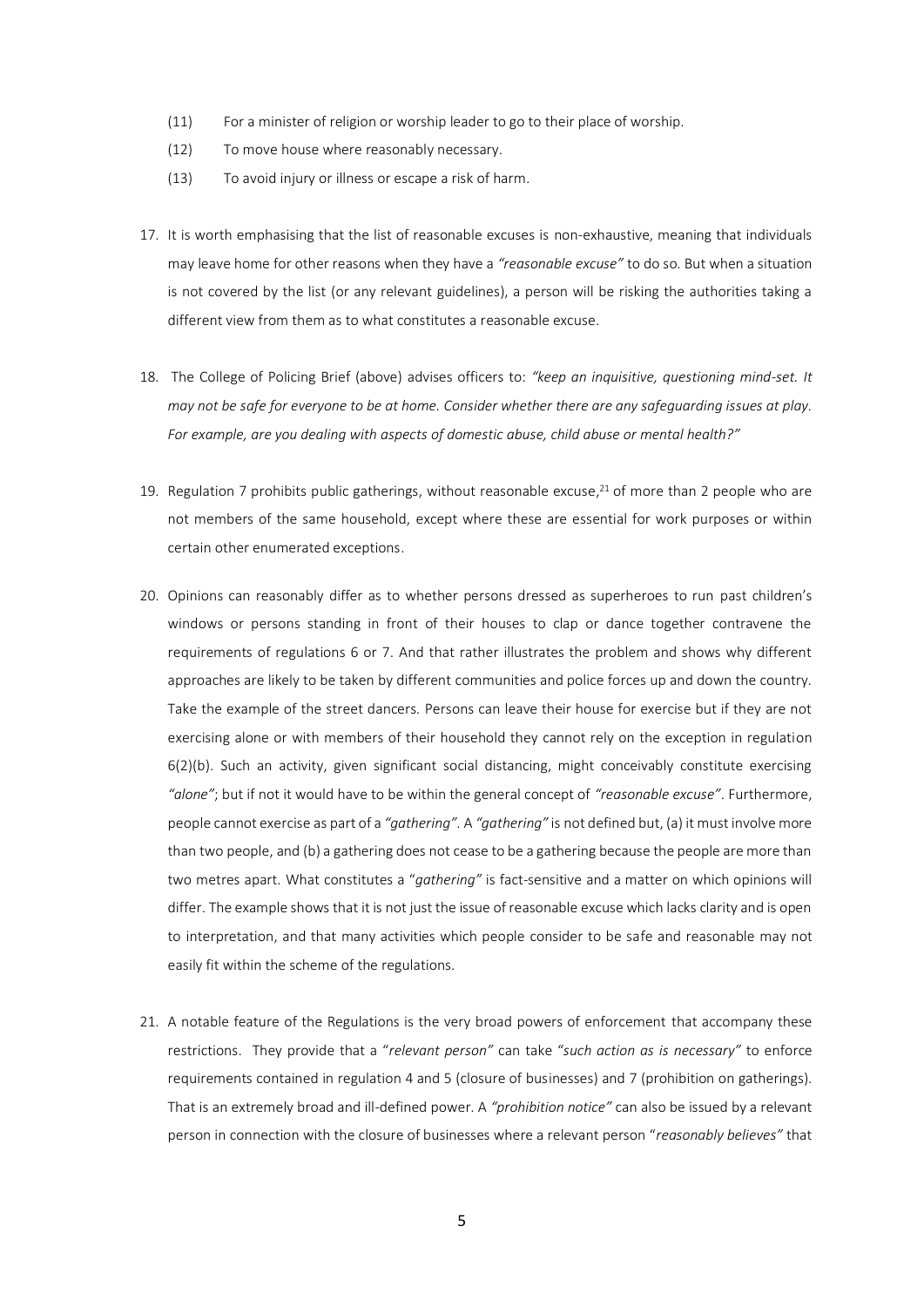a person is breaching regulations 4 or 5 and that it is necessary and proportionate to give the notice to prevent that person continuing to breach the requirement (regulation 8(1) and (2)).

- 22. Most strikingly, where a relevant person "*considers that a person is outside the place where they are living in contravention of regulation 6(1)"* they can either direct the person to return home or they can elect to physically remove the person to that residence (regulation 8(3)). Several features of this power are worthy of highlighting:
	- (1) It is not an arrest and does not require the person to be placed under arrest.
	- (2) A relevant person for this purpose is not only a police officer but also a community support office or other person designated by the Secretary of State (regulation 8(12)(a)).
	- (3) It does not include any express requirement of reasonable belief (by contrast with the power to issue prohibition notices for closure of businesses). 22
	- (4) Although the power is subject to the proviso that the person exercising it may only do so if they "consider" that it is a necessary and proportionate means of ensuring compliance (regulation 8(8)), that again is a subjective test and is weaker than the requirement in relation to prohibition notices for a reasonable belief" in necessity and proportionality (regulation 8(2)(b)), which has an objective element. A relevant person might consider, albeit wrongly or unreasonably, that it is necessary and proportionate for a person to be removed to their home even if, for example, the person is prepared to return themselves. That would be consistent with the legislative regime.
- 23. A similar enforcement power exists in relation to the dispersal of gatherings, which, in addition to a power to direct a gathering to disperse and for persons to return home, also includes a power for a relevant person to remove a person to the place to their home, where they consider them to be in breach of the prohibition on gatherings (regulation 8(9)). Again, there is no requirement of reasonable belief, no explicit objective element to the necessity and proportionality test, no requirement for an arrest, and no clarity as to which persons will be given such power pursuant to the Secretary of State's power to designate persons (regulation 8(12)(a)(iv)).
- 24. Regulation 8(11) also confers a power on a relevant person to give a person "*any reasonable instruction they consider to be necessary"*. This is not further elaborated. It is unclear, given the privilege against self-incrimination, whether this would extend to requiring people to provide the reasons for their actions. The College of Policing takes the view that, "*There is no power to stop and account"*. 23
- 25. The only thing that is clear is that these powers give considerable discretion to relevant persons and that more tightly circumscribed powers would certainly be desirable.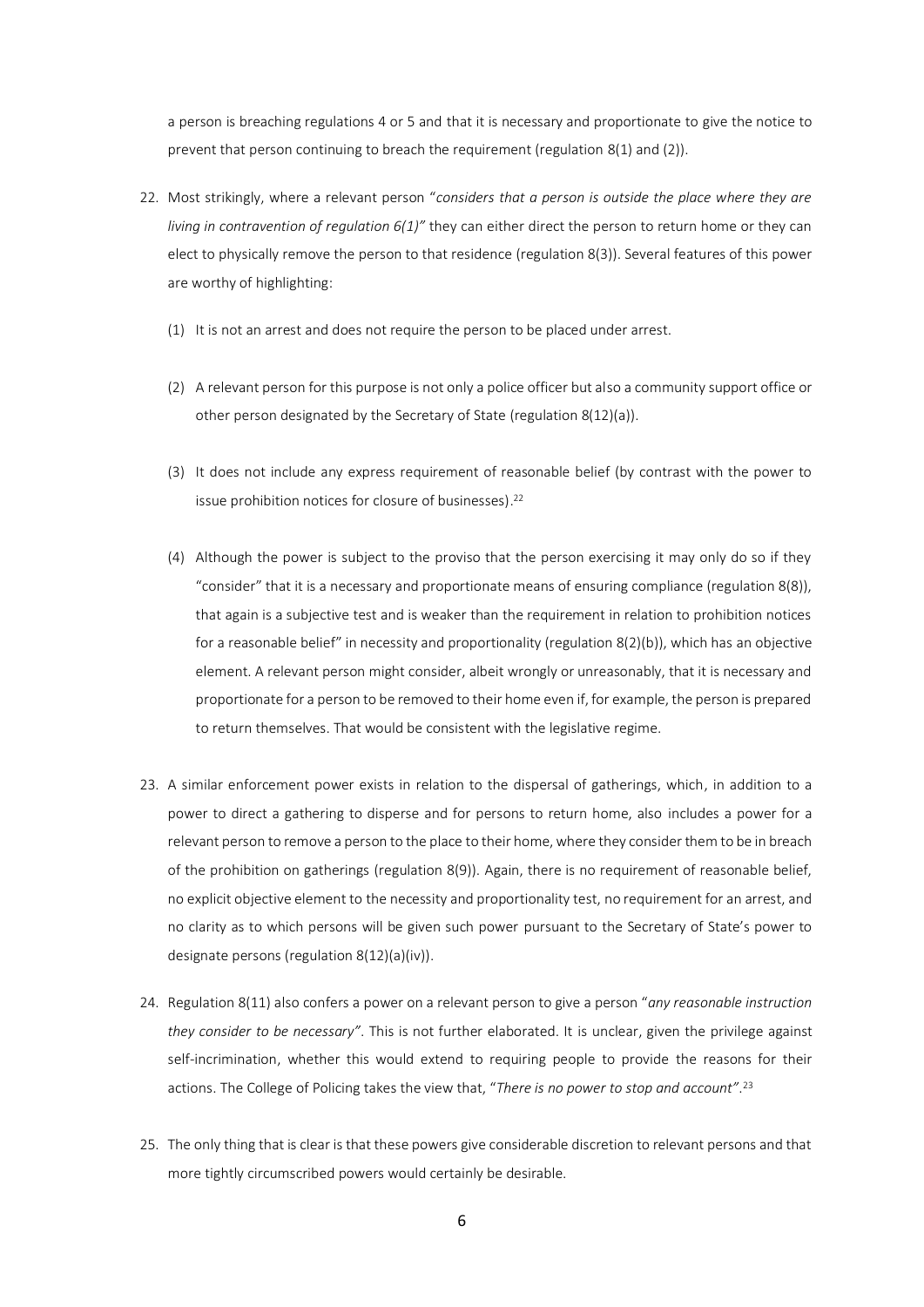- 26. A person who without reasonable excuse contravenes regulations 4, 5, 7 or 8, or who contravenes the home confinement requirement in regulation 6, commits a criminal offence (regulation 9(1)). It is also an offence without reasonable excuse to obstruct a person enforcing the Regulations or to fail to comply with a direction to return home or to fail to comply with a reasonable instruction or prohibition notice given by a relevant person (regulations 9(2) and (3)).
- 27. An offence is punishable on summary conviction by fine. It can also be enforced by a fixed penalty notice of £60, or £120 for a second offence. The amount doubles for each offence, up to a maximum of £960.
- 28. It is possible for individuals to commit multiple offences and incur multiple fixed penalty notices in respect of a single incident. If for example they are outside their house without reasonable excuse, fail to comply with a direction to return home and then obstruct removal, a person would potentially commit a number of separate offences.
- 29. There are a number of differences between the English Regulations and those in force in other parts of the United Kingdom which are puzzling and may be difficult to justify. The differences include:
	- (1) In Scotland, only a police constable (and not a PCSO, nor a person designated by the Secretary of State nor Scottish Ministers) may remove a person to their home for having left without reasonable excuse (see regulation 7(12)).
	- (2) The Welsh Regulations specifically limit outdoors exercise to *"no more than once a day*": regulation  $8(2)(b)$ .
	- (3) The Scottish Regulations provide that it is an offence to leave your home subject to the *defence* of having a reasonable excuse (regulation 5(1); regulation 8(1) and 8(4)); whereas the English, Welsh and Northern Irish restrictions appear make the absence of reasonable excuse an element of the offence.
	- (4) The Welsh Regulations include a provision for the closure of public parks, land and paths and empower persons designated by a National Parks authority or Natural Resources Wales to remove persons found on land or paths that are closed, using reasonable force to do so (regulation 9(4), 10(9) and (13)). This does not appear to have any equivalent in the other jurisdictions.
	- (5) In Wales and Scotland, *"social distancing"* rules are prescribed for certain premises, notably food retailers: supermarkets must take reasonable measures to ensure a distance of two metres between persons on their premises and in external queuing areas (except between two members of the same household, or a carer and the person assisted by the carer): see regulations 6(1) and 7(2), (4) and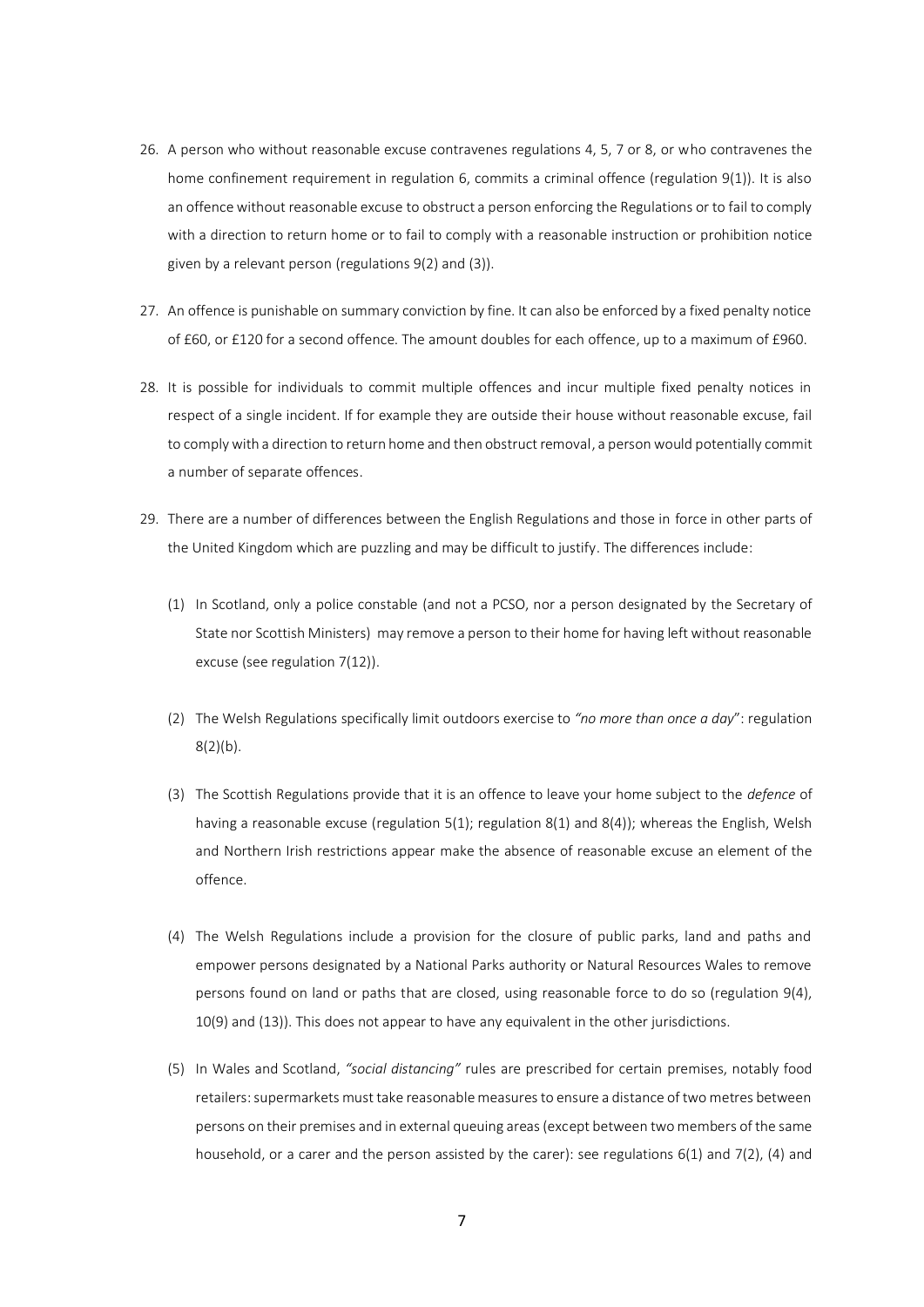(5) of, and paragraph 2(2)(b) of Schedule 1 to, the Welsh Regulations, and regulation 4(1) and (7)- (9) of, and paragraph 2(2)(b) of Schedule 1 to, the Scottish Regulations.

30. In addition to the differences between the Regulations, there are also differences between the Regulations and published guidance. The following table seeks to highlight which parts of the required measures are backed by legal compulsion and which are set out only in the guidance and to illustrate some differences between the different parts of the United Kingdom:

| STAY AT HOME - COVID-19                                              |         |       |          |                  |  |  |
|----------------------------------------------------------------------|---------|-------|----------|------------------|--|--|
| OFFICIAL GUIDANCE AND RULES (as at 2 April 2020)                     |         |       |          |                  |  |  |
|                                                                      |         | Wales | Scotland | Northern Ireland |  |  |
|                                                                      | England |       |          |                  |  |  |
| Stay at home unless you have reasonable excuse<br>to leave           |         |       |          |                  |  |  |
|                                                                      |         |       |          |                  |  |  |
|                                                                      |         |       |          |                  |  |  |
|                                                                      |         |       |          |                  |  |  |
| Reasonable excuse includes                                           |         |       |          |                  |  |  |
| · Obtaining basic necessities including food and<br>medical supplies |         |       |          |                  |  |  |
| • Exercising alone or with other members of                          |         |       |          |                  |  |  |
| the household<br>• Seeking medical assistance                        |         |       |          |                  |  |  |
| • Providing care or assistance to a vulnerable                       |         |       |          |                  |  |  |
| person                                                               |         |       |          |                  |  |  |
| · Donating blood                                                     |         |       |          |                  |  |  |
| • Travelling for the purpose of work or                              |         |       |          |                  |  |  |
| providing voluntary or charitable services                           |         |       |          |                  |  |  |
| (where it is not reasonably practicable to do                        |         |       |          |                  |  |  |
| this from home)                                                      |         |       |          |                  |  |  |
| • Attending certain funerals                                         |         |       |          |                  |  |  |
| • Fulfilling a legal obligation                                      |         |       |          |                  |  |  |
| • Accessing critical public services<br>• Escaping a risk of harm    |         |       |          |                  |  |  |
| • Continuing access/contact arrangements for                         |         |       |          |                  |  |  |
| children who do not live with one or both                            |         |       |          |                  |  |  |
| parents                                                              |         |       |          |                  |  |  |
| • For ministers or religion, going to their place                    |         |       |          |                  |  |  |
| of worship                                                           |         |       |          |                  |  |  |
| · Moving house 'where reasonably necessary'                          |         |       |          |                  |  |  |
| • Avoiding injury or escaping a risk of harm                         |         |       |          |                  |  |  |
| Limit exercise outside the home to once a day                        |         |       |          |                  |  |  |
|                                                                      |         |       |          |                  |  |  |
|                                                                      |         |       |          |                  |  |  |
|                                                                      |         |       |          |                  |  |  |
| Do not travel unnecessarily for outdoor exercise                     |         |       |          |                  |  |  |
|                                                                      |         |       |          |                  |  |  |
|                                                                      |         |       |          |                  |  |  |
|                                                                      |         |       |          |                  |  |  |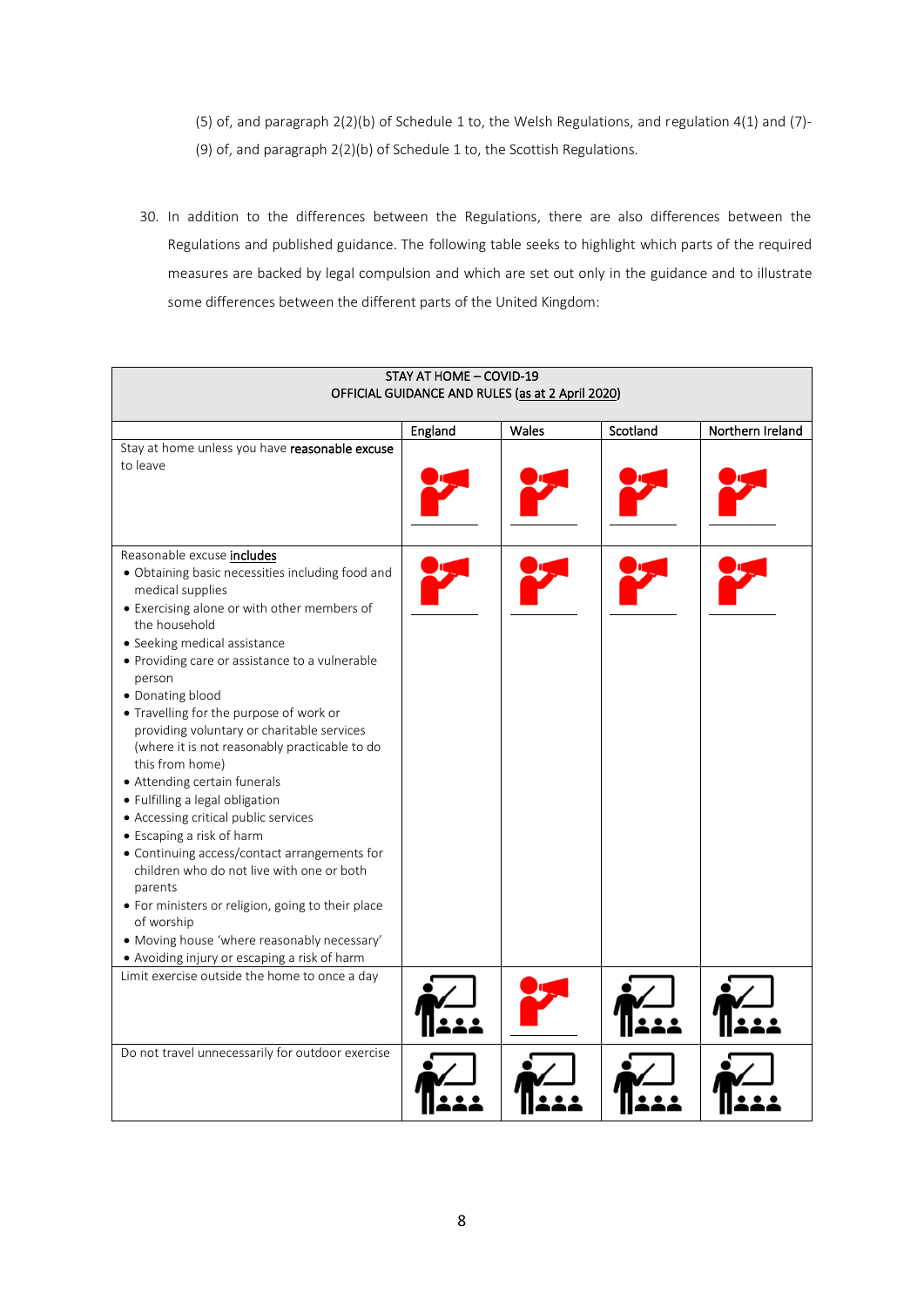| Go to the shops for basic necessities as<br>infrequently as possible                                                                                                                                                                                                                                                                                |  |  |
|-----------------------------------------------------------------------------------------------------------------------------------------------------------------------------------------------------------------------------------------------------------------------------------------------------------------------------------------------------|--|--|
| Wash your hands as soon as you get home                                                                                                                                                                                                                                                                                                             |  |  |
| No gatherings of more than 2 people in a public<br>place unless part of same household or essential<br>for work purposes or to attend a funeral (and<br>certain other exceptions)                                                                                                                                                                   |  |  |
| If you go outside, stay 2 metres (6 feet) away<br>from others at all times ("social distancing")                                                                                                                                                                                                                                                    |  |  |
| Certain businesses must close, including bars<br>and pubs (and others specified in the law)                                                                                                                                                                                                                                                         |  |  |
| Food retailers, including supermarkets, should<br>take measures to ensure social distancing on<br>their premises and in external queuing areas<br>(except between two members of the same<br>household, or a carer and the person assisted by<br>the carer)                                                                                         |  |  |
| Self-isolate for 7 days if you have symptoms.<br>Members of the same household should isolate<br>for 14 days from when the first person in the<br>home shows symptoms; and if any of them<br>develop symptoms they should isolate for 7<br>days from when their symptoms start, even if<br>that means isolating for longer than 14 days in<br>total |  |  |

= The Health Protection (Coronavirus) Regulations, available here: **England, [Wales,](https://www.legislation.gov.uk/wsi/2020/353/contents/made) [Scotland](http://www.legislation.gov.uk/ssi/2020/103/regulation/5/made) and** [Northern Ireland](https://www.health-ni.gov.uk/publications/health-protection-coronavirus-restrictions-northern-ireland-regulations-2020)

**i** = Official Government Guidance (i.e[. www.gov.uk](http://www.gov.uk/) and/or nation-specific), available here[: UK,](https://www.gov.uk/coronavirus) [Wales,](https://gov.wales/coronavirus) [Scotland](https://www.gov.scot/coronavirus-covid-19/) an[d Northern Ireland](https://www.nidirect.gov.uk/campaigns/coronavirus-covid-19)

# (3) THE VIRES OF THE REGULATIONS

31. The legal basis for the English and Welsh Regulations is the 1984 Act. Under section 45C(1) of the 1984 Act, the appropriate Minister is empowered to make regulations for the purpose of protecting against, controlling or providing a public health response to the incidence or spread of infection in England and Wales:

*(3) Regulations under subsection (1) may in particular include provision –*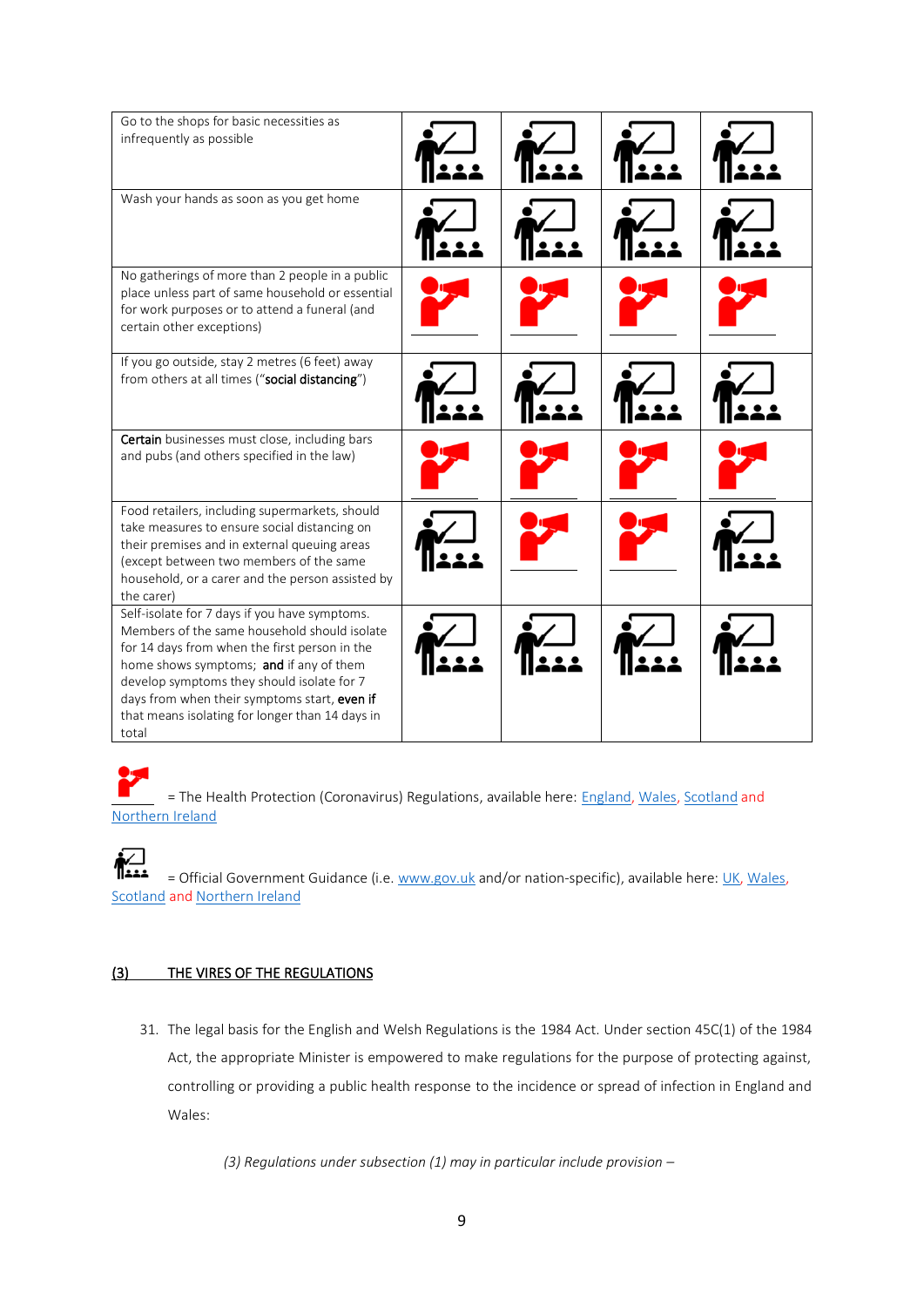*(c) imposing or enabling the imposition of restrictions or requirements on or in relation to persons, things or premises in the event of, or in response to, a threat to public health.* 

- *(4) The restrictions or requirements mentioned in subsection (3)(c) include in particular– (a) a requirement that a child is to be kept away from school, (b) a prohibition or restriction relating to the holding of an event or gathering, (c) a restriction or requirement relating to the handling, transport, burial or cremation of dead bodies or the handling, transport or disposal of human remains, and (d) a special restriction or requirement.*
- 32. Subsection 3(c) is the legal basis for each of the restrictions in the English and Welsh Regulations. It clearly provides authority for the restriction on gatherings (regulation 7 of the English Regulations). It also provides authority for the closure of businesses in regulations 4 and 5. More problematic, however, is the vires for confinement to home and for the power for a "*relevant person*" to use force to remove a person to their home.

*…*

33. The authority for these powers derives from the reference to subsection 3(d) ("*special restriction or requirement*"). These are restrictions or requirements that can, under the 1984 Act, be imposed by a magistrate under section 45G(2). This subsection provides a list of special restrictions, ranging from requiring a person to submit to a medical examination or be kept in quarantine to a requirement that a person answer questions or abstain from working or trading. The only restriction in the list in section 45G(2) which could justify home confinement is the following:

*"(j) that P be subject to restrictions on where P goes or with whom P has contact;"*

- 34. There is, to put it mildly, a significant question mark over whether section 45G(2)(j) can bear the weight that is placed upon it by the English and Welsh Regulations. Four points explain why this is so.
- 35. First, the Regulations purport to authorise conduct which would otherwise constitute the torts of false imprisonment and trespass to the person at common law:
	- (1) A requirement, backed by criminal sanctions, to stay at home constitutes a deprivation of liberty or *"imprisonment*" at common law. This is the case notwithstanding that a person can leave their house with reasonable excuse. The law on this point was very recently considered by the Supreme Court in R (Jalloh) v Home Secretary [2020] UKSC 4, [2020] 1 WLR 418, which concerned a requirement imposed on persons subject to immigration control to remain in their home for specified times during the day unless they had reasonable excuse to leave. The Supreme Court held this to constituted a common law imprisonment and rejected the argument that in the absence of physical restraint or equivalent there was no imprisonment.<sup>24</sup> It might be argued that, by contrast with such a case, the vast majority of people are choosing to remain in their houses voluntarily, rather than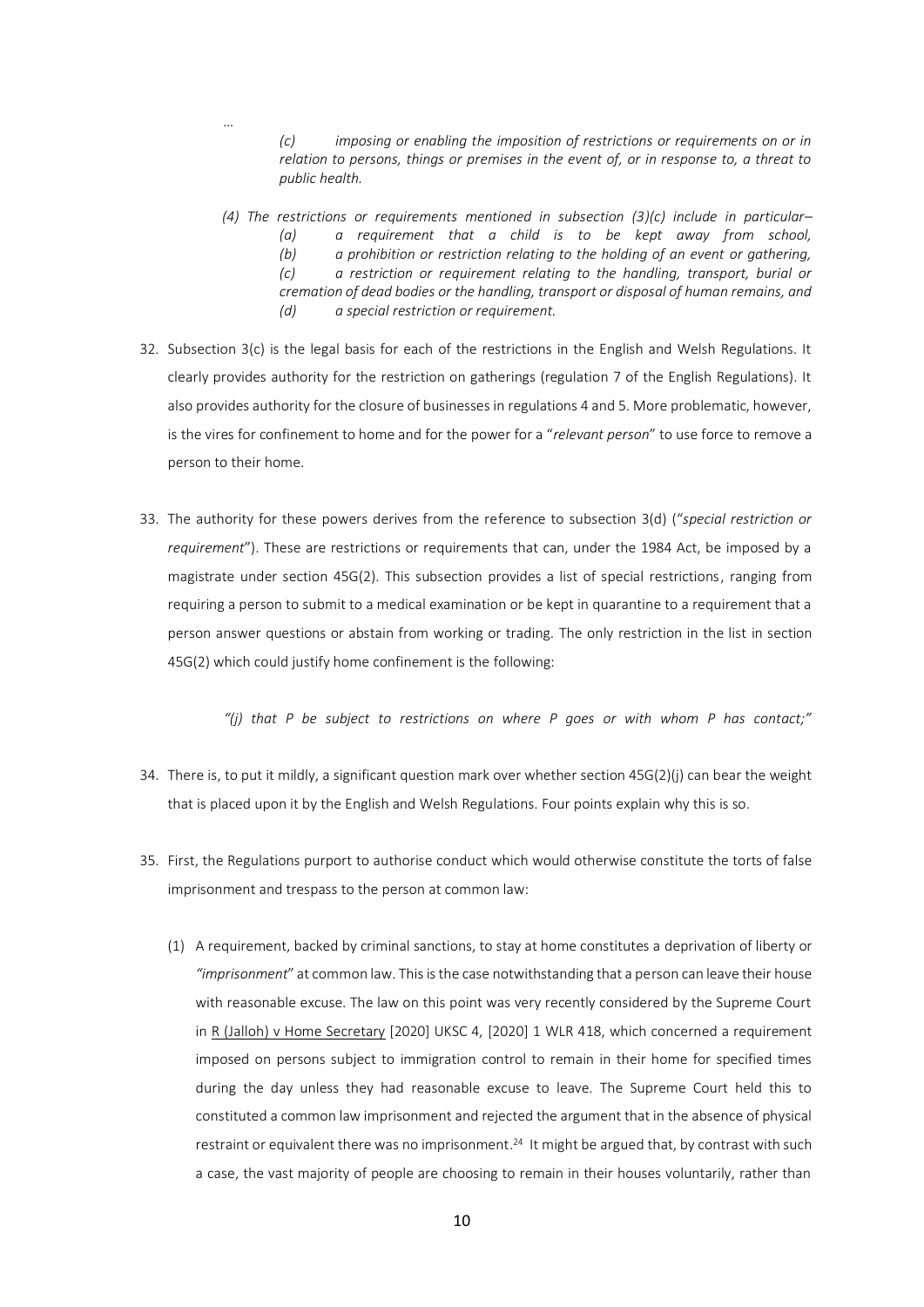under threat of compulsion. Whilst that might indeed mean that most people are, in fact, not being confined by the Regulations, but rather by their own will, one cannot assume that this is universally the case when considering the vires of the Regulations. Self-evidently, the purpose of the Regulations is to address situations where people are not willing to observe Government advice. In examining the *vires* of regulation 6 of the English Regulations the appropriate starting point must be that it is imposing a common law deprivation of liberty.

- (2) The power to remove a person to their home using reasonable force is even more straightforwardly a power to engage in conduct that, if not sanctioned by law, would be both an imprisonment (during the course of removal) and a trespass to the person, where reasonable force is used to effect the removal.
- 36. Secondly, it is a standard rule of statutory interpretation that, in order for primary legislation to authorise conduct that would otherwise constitute a trespass or common law imprisonment, this must be sanctioned by express words or necessary implication in the statute. Numerous authorities could be cited to illustrate this principle. In Morris v Beardmore [1981] AC 446, 455 Lord Diplock stated that the *"presumption is that in the absence of express provision to the contrary Parliament did not intend to authorise tortious conduct".* In R (Gedi) v Home Secretary [2016] EWCA Civ 409, [2016] 4 WLR 93 the Court of Appeal held that a power to impose a "*restriction as to residence"* did not authorise the imposition of a home curfew because such a power could be used to restrict residence in ways that fell short of home confinement.
- 37. Thirdly, section 45G(2)(j) does not expressly or by necessary implication authorise physical confinement. Quite obviously, a person, P, can be subject to *"restrictions on where P goes"* without being confined in a form that constitutes an imprisonment at common law. For example, were P to be prevented from attending a place of work or worship, or a gym, or from visiting friends of family or going to the cinema or football match, or entering any port or airport, these would constitute restrictions on where P goes but none would amount to a common law imprisonment. Indeed, it is notable that the 1984 Act makes explicit provision for things like keeping children away from school, isolation and quarantine, prohibiting gatherings and requiring persons to wear protective clothing, but lacks any similarly explicit authorisation for the most intrusive obligations imposed by the Regulations. There is also nothing in section 45G(2)(j) that entails an authorisation for the use of force to remove a person to their home without placing them under arrest and without the relevant person (not necessarily a police officer) having to have a reasonable belief that they are in breach of the regulations. The Secretary of State does have an ancillary power to make provisions for execution and enforcement of the obligations imposed by regulations (1984 Act, section 45F(2)(d)), but equally this does not authorise the removal power expressly or by necessary implication.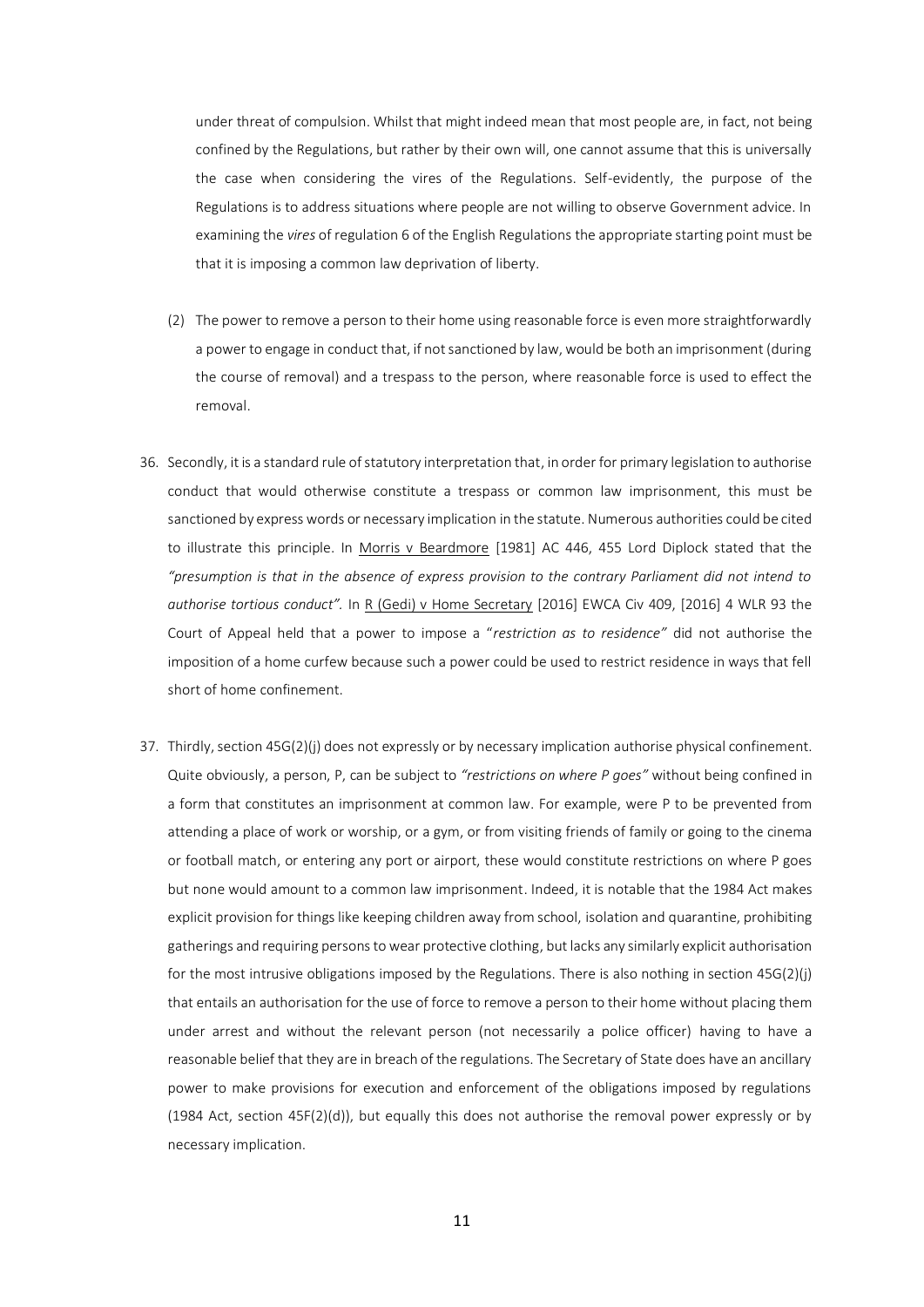- 38. Fourthly, these considerations are reinforced by the fact that the 1984 Act expressly prohibits the Secretary of State from imposing certain of the *"special restrictions or requirements"* listed in section 45G(2) (see section 45D(3)). These prohibited special restrictions or requirements are that a person submit to a medical examination; that they be removed to hospital; that they be detained in hospital; and (significantly) that they be kept in isolation and quarantine. It is significant that all of these things involve a confinement or what would otherwise be a trespass to the person. They can only be imposed by a magistrate where they are satisfied that a person is or may be infected. The Act thus draws a distinction between restrictions that can be imposed by the Secretary of State which *fall short* of constituting physical restraint or imprisonment at common law, which *can* be imposed by regulations, and those restrictions which *do* amount to otherwise tortious conduct, which *cannot* be.
- 39. Indeed, it is difficult to attribute to Parliament the intention that a Minister *may not* impose isolation or quarantine requirements upon persons diagnosed with an infectious disease but that, at the same time, the Minister may confine the entire population of the country to their homes (or indeed any other place) even when most people are not suspected of being infected. To be clear: we do not suggest that the home confinement requirement is medically unjustified, clearly a "*stay at home"* order *is* justified, the question we are considering is whether such a measure has a clear basis in primary legislation.
- 40. A conventional legal analysis therefore suggests that important parts of the Regulations may be ultra vires. But is a conventional legal analysis warranted? The Regulations are emergency Regulations addressing a global public health crisis. There is certainly some authority for the proposition that in times of crisis the courts should interpret statutes in a different fashion, in way that confers the widest powers on Government that the words will reasonably bear.
- 41. In R v Halliday [1917] AC 260, for example, the House of Lords held that the Defence of the Realm Consolidation Act 1914, which gave the Government power to issue regulations for securing public safety during the war, including to prevent communication with or assistance being given to the enemy, was sufficient statutory authority for the Government to intern persons of hostile origin or association without trial, including British subjects. Lord Finlay LC dismissed the argument that the Act needed to be explicit in authorising deprivation of liberty, stating: "*It appears to me to be a sufficient answer to this argument that it may be necessary in time of great public danger to entrust great powers to Her Majesty in Council, and Parliament may do so feeling certain that such powers will be reasonably exercised."* (268)
- 42. In Liversidge v Anderson [1942] AC 206, which concerned similar regulations made during the Second World War, Viscount Maughan stated that "*[t]here can plainly be no presumption applicable to a regulation made under this extraordinary power that the liberty of the person in question will not be interfered with…"* (219).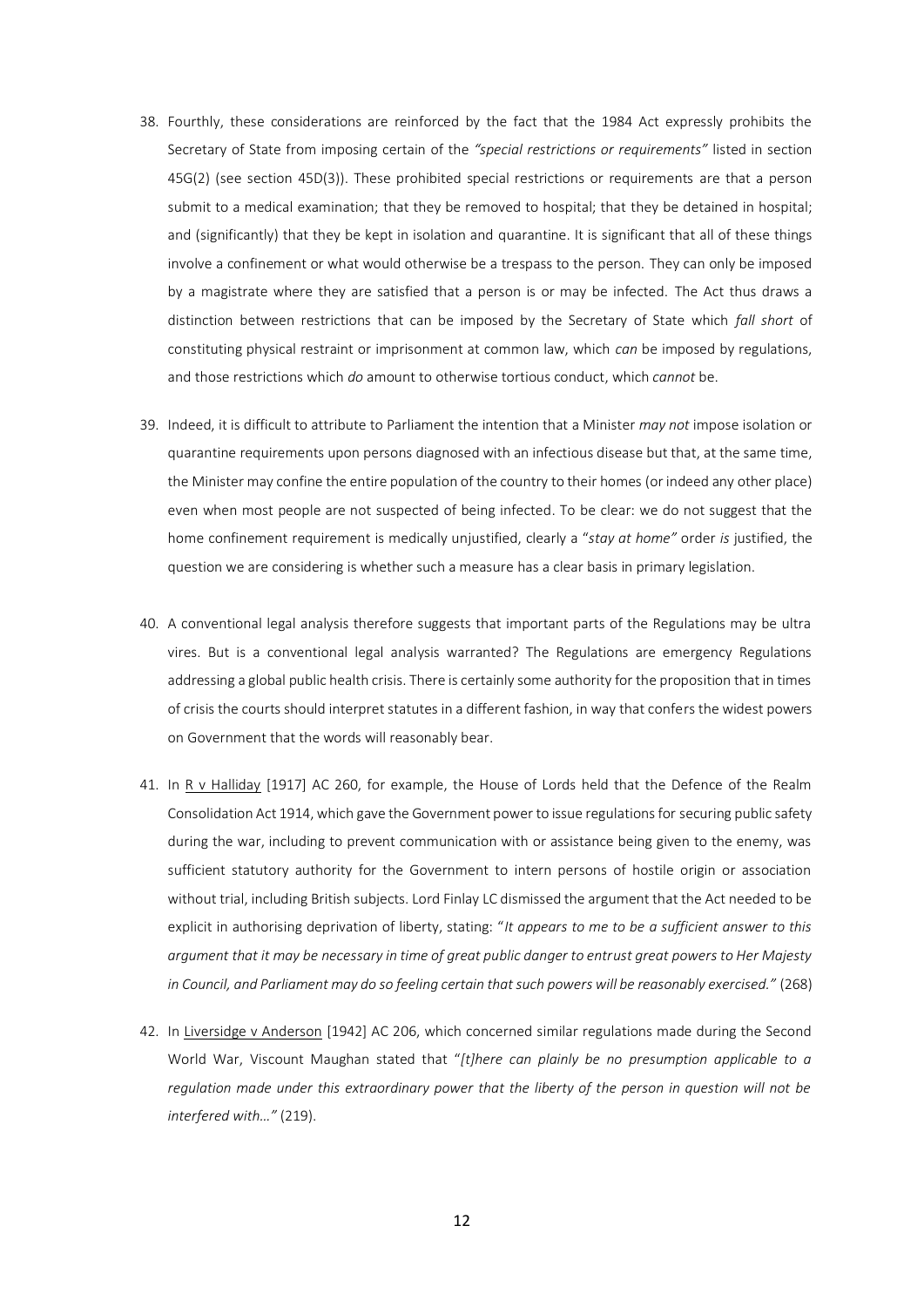- 43. In those cases, it was considered to be obvious that internment was a measure that might be needed to combat the risk of the hidden threat from hostile persons within the country. Whilst the context of an infectious disease is of course different, it would no doubt be argued that home confinement is a power that must have been contemplated as a method to combat community transmission. The difficulty with such an argument is that it is far from clear that this was contemplated when the relevant provisions of the 1984 Act were introduced by amendment in 2008. <sup>25</sup> Professor Jeff King, who has argued that the English and Welsh Regulations can be supported by a literal reading of the 1984 Act's enabling powers, points to a Hansard Statement in which the risk posed by SARS was identified and mentioned in general terms the need to curtail ordinary rights.<sup>26</sup> However, nothing in the Hansard statement suggests that Parliament understood it was authorising a power to impose home confinement or physical constraint other than under the authority of a magistrate and subject to the protections in the Act in respect of the use of that power.
- 44. Lord Anderson KBE QC has, like us, also raised doubts about the vires of the home confinement provisions in the Regulations. He has pithily summed up the legal issue thus: "*for such a remarkable limitation of personal freedom to be contemplated by statute, one would have expected to find clear words in section 45G(2): something like 'that P be required not to leave the place where P is living, save for specified purposes'*."<sup>27</sup>
- 45. Therefore, whilst there is undoubtedly a *plausible* basis for the most intrusive restrictions in the English Regulations, section 45G(2) is by no means a clear or satisfactory basis for such extraordinary powers. Moreover, Halliday's Case and Liversidge v Anderson are cases that have acquired notoriety for adopting a permissive approach to legislative interpretation and failing to ensure that the rule of law is adhered to consistently even in times of national crisis. In IRC v Rossminster Ltd [1980] AC 952, 1011, Lord Diplock stated that, "*I think the time has come to acknowledge openly that the majority of this House in Liversidge v. Anderson were expediently and, at that time, perhaps, excusably, wrong …"* (see also Lord Scarman at 1025).
- 46. Given that the Coronavirus Bill was proceeding through Parliament at precisely the same time as the Regulations were being made, it is difficult to understand why the Government did not take the opportunity to establish a more explicit legislative basis for the most intrusive powers constrained in the Regulations. Indeed, the Act makes explicit provision in schedule 21 for public health officials to remove and quarantine potentially infectious persons and in schedule 22 it makes express provision for prohibition of events and gatherings. The Scottish Regulations (unlike those in England and Wales) do find their vires in the 2020 Act, rather than the 1984 Act, but (a) the vires of the Scottish Regulations<sup>28</sup> is Schedule 19 of the 2020 Act which essentially cuts and pastes the relevant provisions of the 1984 Act and thus has the same deficiencies; (b) that has evidently been done because the 1984 Act itself does not extend to Scotland (section 79(3)). It would have been highly desirable for Parliament to have given a legislative endorsement to all of the Regulations and expressly sanctioned the measures within them.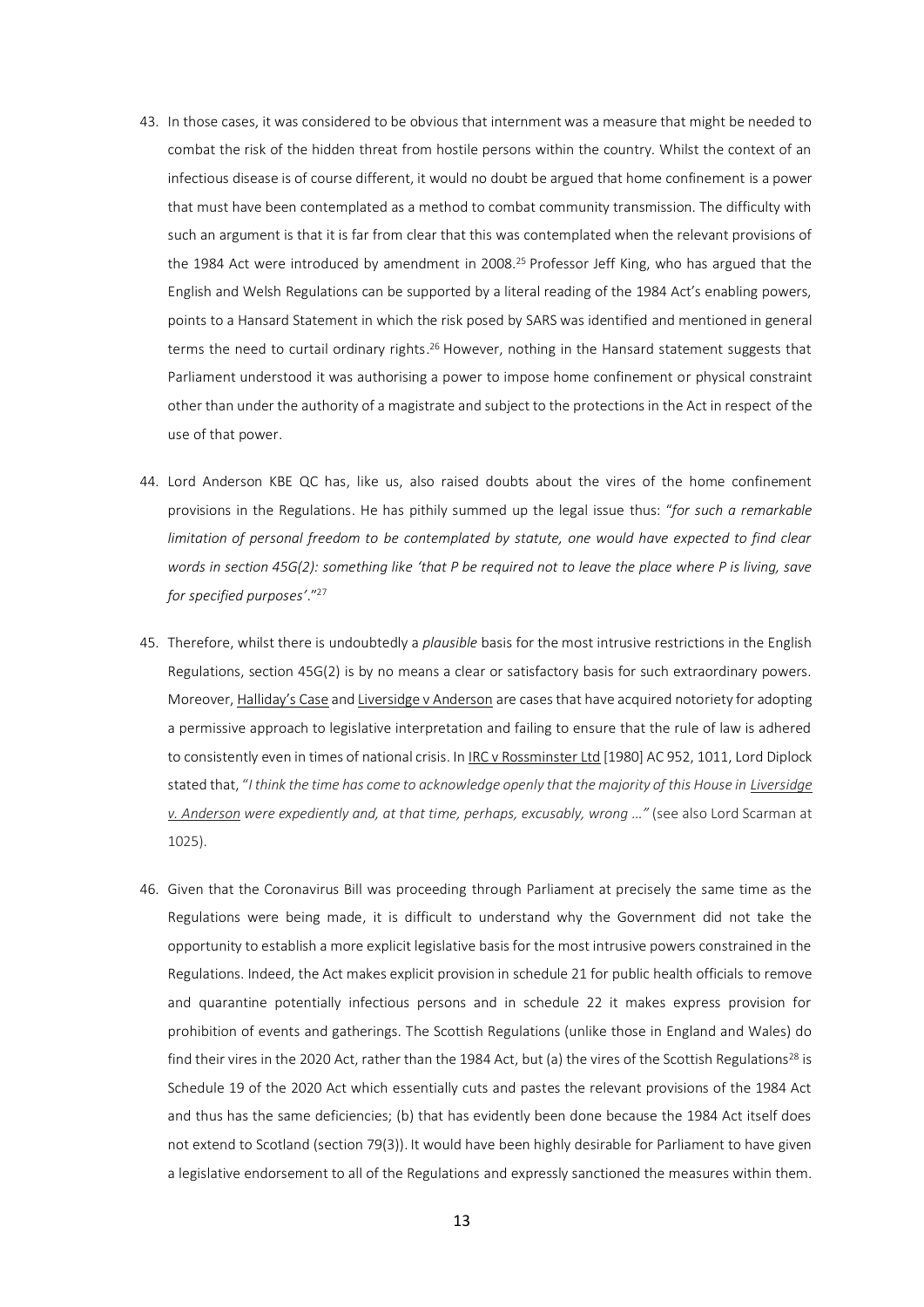Whilst the courts would no doubt be very reluctant to take a blue pencil to the Regulations, the legal analysis set out above suggests that this could occur. It would be greatly preferable, particularly if the measures are to persist for any length of time, that they be considered by Parliament and placed on a firmer legislative footing.

### (4) THE HUMAN RIGHTS ACT 1998

47. The Human Rights Act 1998 gives effect to the European Convention on Human Rights ("ECHR") in UK law. The Regulations are subject to the Human Rights Act and the "Convention rights" and must be compatible with such rights.

# Article 5

- 48. Article 5(1) ECHR provides that *"[n]o one shall be deprived of his liberty"*. It is subject to a number of listed and exhaustive qualifications. Those cases include Article 5(1)(e): *"the lawful detention of persons for the prevention of the spreading of infectious diseases…*".
- 49. It is established by both the case law of the European Court of Human Rights ("ECtHR") and the domestic case law that, for Article 5 purposes, a deprivation of liberty may take a variety of forms other than classic detention in prison or strict arrest (Guzzardi v Italy (1980) 3 EHRR 333 at [95]; De Tommaso v Italy (2017) 65 EHRR 19; SSHD v JJ [2008] 1 AC 385; SSHD v AP [2010] UKSC 24). A court must consider the type, duration, effects and manner of implementation of the measure in question, the difference between restriction and deprivation being one of degree or intensity rather than nature or substance.
- 50. The ECtHR has said in this context in De Tomasso:

*"[81]* …*the requirement to take account of the 'type' and 'manner of implementation' of the measure in question … enables [the Court] to have regard to the specific context and circumstances surrounding types of restriction other than the paradigm of confinement in a cell. Indeed, the context in which the measure is taken is an important factor, since situations commonly occur in a modern society where the public may be called on to endure restrictions on freedom of movement or liberty in the interests of the common good*…". (Emphasis added.)

- 51. A leading text on the ECHR suggests that the Court will consider the concrete situation of the applicant in order to assess the degree of restriction of freedom of movement and: *"[w]hilst the period of confinement is clearly a key factor, the impact of other restrictions both during and outside the confinement period are critical too, notably those affecting isolation and social contact*".<sup>29</sup>
- 52. Thus, a court will consider whether the extent of control by the State, both within and outside of a curfew period, is sufficient to enable an individual to *"have a social life and maintain relations with the outside world"* (De Tommaso at [49]). The domestic case law in the context of control orders imposed on persons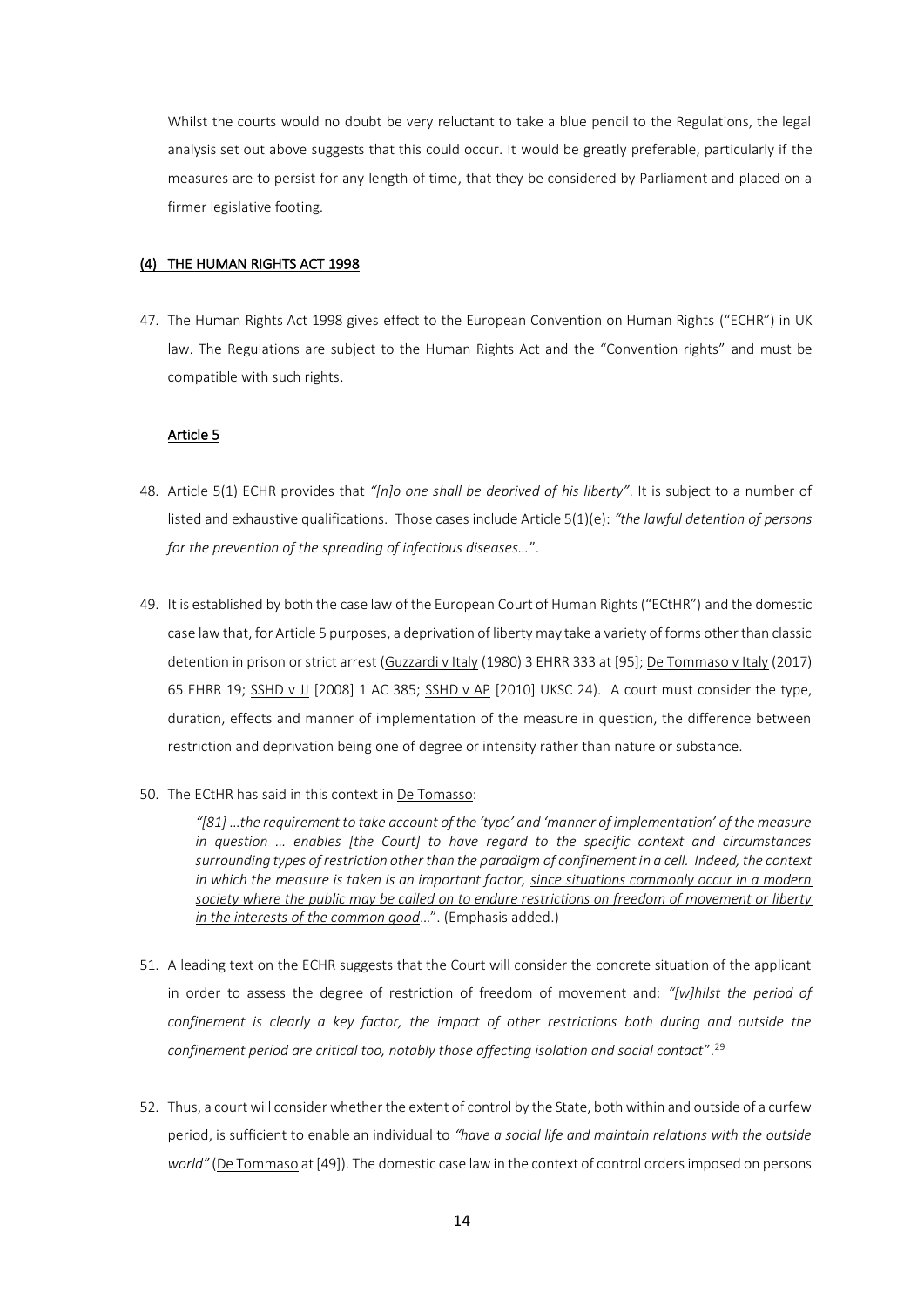suspected of involvement of terrorist-related activity suggests that a curfew beyond 18 hours a day (or 16 hours when coupled with other restrictions) would amount to the deprivation of liberty for Article 5 purposes and notes that "social isolation is a significant factor" (SSHD v AP at [2-4]; SSHD v GG [2016] EWHC 1193 (Admin) at [36]). Control orders varied in their content, but characteristically involved a requirement that a person remain in their place of residence, which could be with family members (who were not confined), during specified hours and could only leave in exceptional circumstances during those hours. When they did leave, controlled persons were often restricted to certain geographical areas, although they could work or study outside curfew hours. Such restrictions bear similarities with the home confinement requirement, although controlled persons were also subject to a range of other obligations (tagging, restrictions on internet usage, etc) which obviously have no counterpart in the present situation.

- 53. Having regard to these principles, a requirement for persons to remain in their homes for the entirety of every day and subject to limited exceptions such as shopping, exercise and (in some cases) work, is in our view likely to constitute a deprivation of liberty under Article 5. The fact that persons can leave with reasonable excuse is unlikely to affect that analysis, particularly given the limited circumstances envisaged in the Regulations and accompanying advice. The point is really simple: people must stay at home. And when they are out of their homes they cannot meet up with other people. In our view such restrictions engage Article 5.
- 54. The question then becomes whether the measures are justified as a measure necessary for the prevention of spreading of an infectious disease. It has been suggested by Alan Greene that it is *"unclear whether Article 5.1(e) allows for the deprivation of liberty of healthy people to prevent the spread of infectious diseases"*. <sup>30</sup> If that is right, then the home confinement requirement would breach Article 5. Greene suggests that Contracting States should therefore be using the power to derogate from Article 5 provided by Article 15 of the ECHR. Article 15 allows Contracting States to derogate from some parts of the ECHR "*in times of war or other public emergency threating the nation…".*
- 55. However, there are good reasons for confining the power to derogate to the most exceptional circumstances. Derogation means that the constraints imposed by the ECHR are lifted in respect of the rights subject to derogation, thereby limiting the scope for courts to test the justification of measures. Moreover, from a political perspective, derogating from ECHR rights may have significant downsides, both because it concedes that measures taken by Governments breach the human rights that are normally observed and because it requires States to declare that they are subject to a national emergency threatening the life of the nation – which they are understandably reluctant to do. Such considerations are likely to be factored into any assessment made by a domestic court of the ECtHR.
- 56. The basis for Greene's analysis appears to be **Enhorn v Sweden** (2005) 41 EHRR 633, in which the Second Section of the ECtHR stated: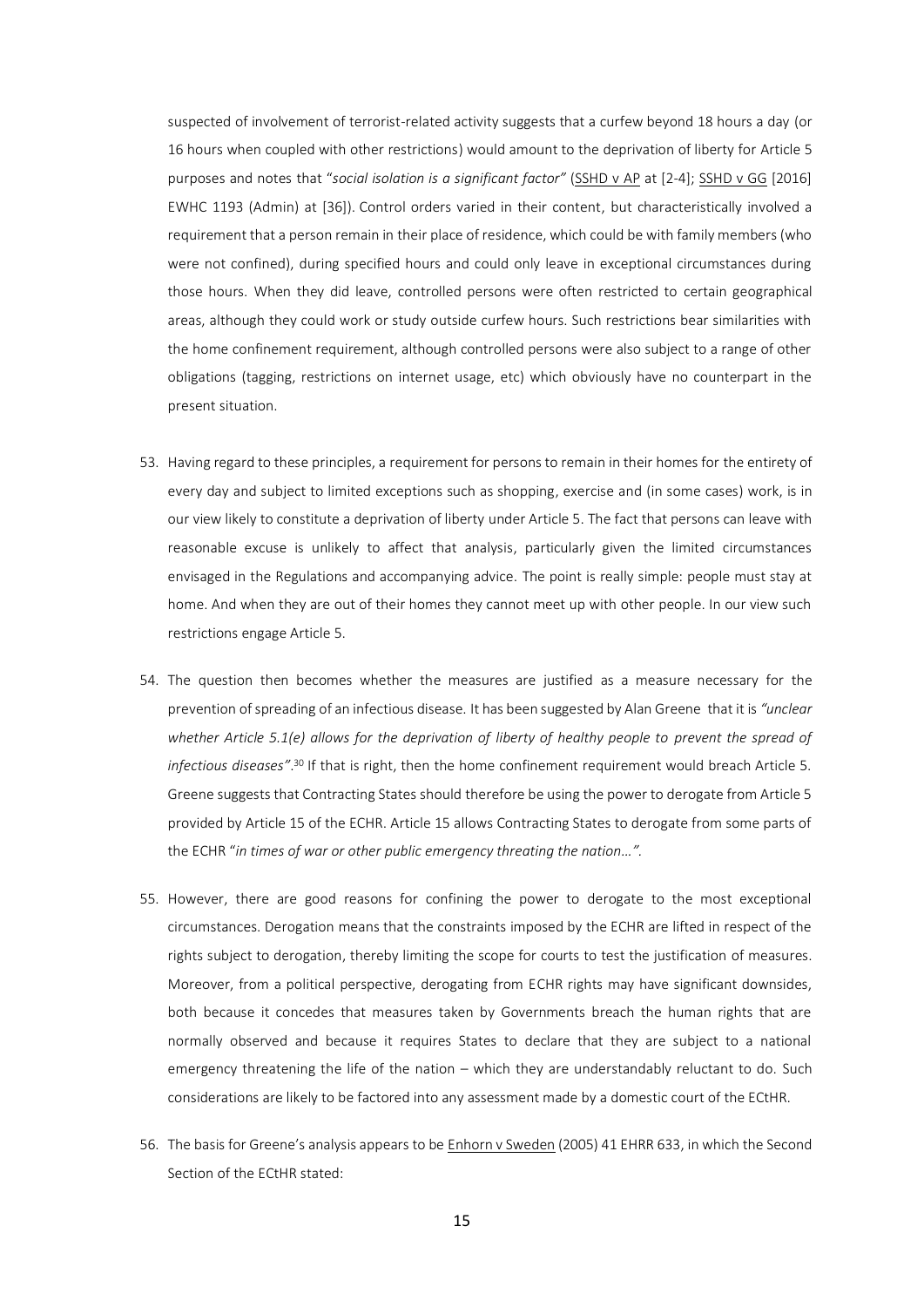*"[43]… Article 5 § 1 (e) of the Convention refers to several categories of individuals, namely persons spreading infectious diseases, persons of unsound mind, alcoholics, drug addicts and vagrants. There is a link between all those persons in that they may be deprived of their liberty either in order to be given medical treatment or because of considerations dictated by social policy, or on both medical and social grounds. It is therefore legitimate to conclude from this context that a predominant reason why the Convention allows the persons mentioned in paragraph 1 (e) of Article 5 to be deprived of their liberty is not only that they are a danger to public safety but also that their own interests may necessitate their detention…"*

- 57. However, Article 5.1(e) does not refer to *persons spreading infectious diseases*, it refers to the need to detain *persons* for the *purpose* of preventing the spreading of infectious diseases. This distinction was not relevant in the Enhorn case because the applicant suffered from HIV. The Court in Enhorn did not consider the situation which now arises, where healthy people need to be shielded from infectious people in order to slow the spread of a virus. In English terms, the comments in Enhorn were *obiter dicta*.
- 58. There are, moreover, three fundamental problems with Article 5.1(e) being limited in the manner suggested.
- 59. First, as the current Coronavirus crisis all too vividly shows, it is often not possible to know whether a person is infected or not. Even if testing is feasible, it might not be available. It would therefore not be practicable or possible for Article 5(1)(e) to be limited to the detention of infectious persons.
- 60. Secondly, and connectedly, even if it will only rarely be necessary to detain all people within a country or community, it is easy to envisage the necessity of isolating people simply because they have been in contact with an infected person or have been in a high risk environment or area. The present global pandemic illustrates that to combat the spread of an infectious disease, measures seeking only to isolate infected persons, or even persons suspected of being infected, will sometimes be insufficient. Article 5(1)(e) should not be read in a manner that would preclude detention in such situations, since the purpose of that provision is to allow Contracting States to effectively combat the spread of contagious diseases.
- 61. Thirdly, it is perfectly possible to imagine outbreaks which require measures to isolate non-infected persons but which are locally confined, or are taken in the early stages of an outbreak, when the national threat levels remain low or moderate. Even if the current situation permits derogation under Article 15, such local or limited situations would not. This would mean that States were precluded from taking necessary targeted or early action to combat the spread of contagious disease at potentially great cost to health and life.
- 62. A final point is that it is politically undesirable for States to have to declare national emergencies in situations where their own national threat levels are not such as to justify it, simply in order to derogate from ECHR rights. It is preferable that the rights themselves are interpreted in a manner that allows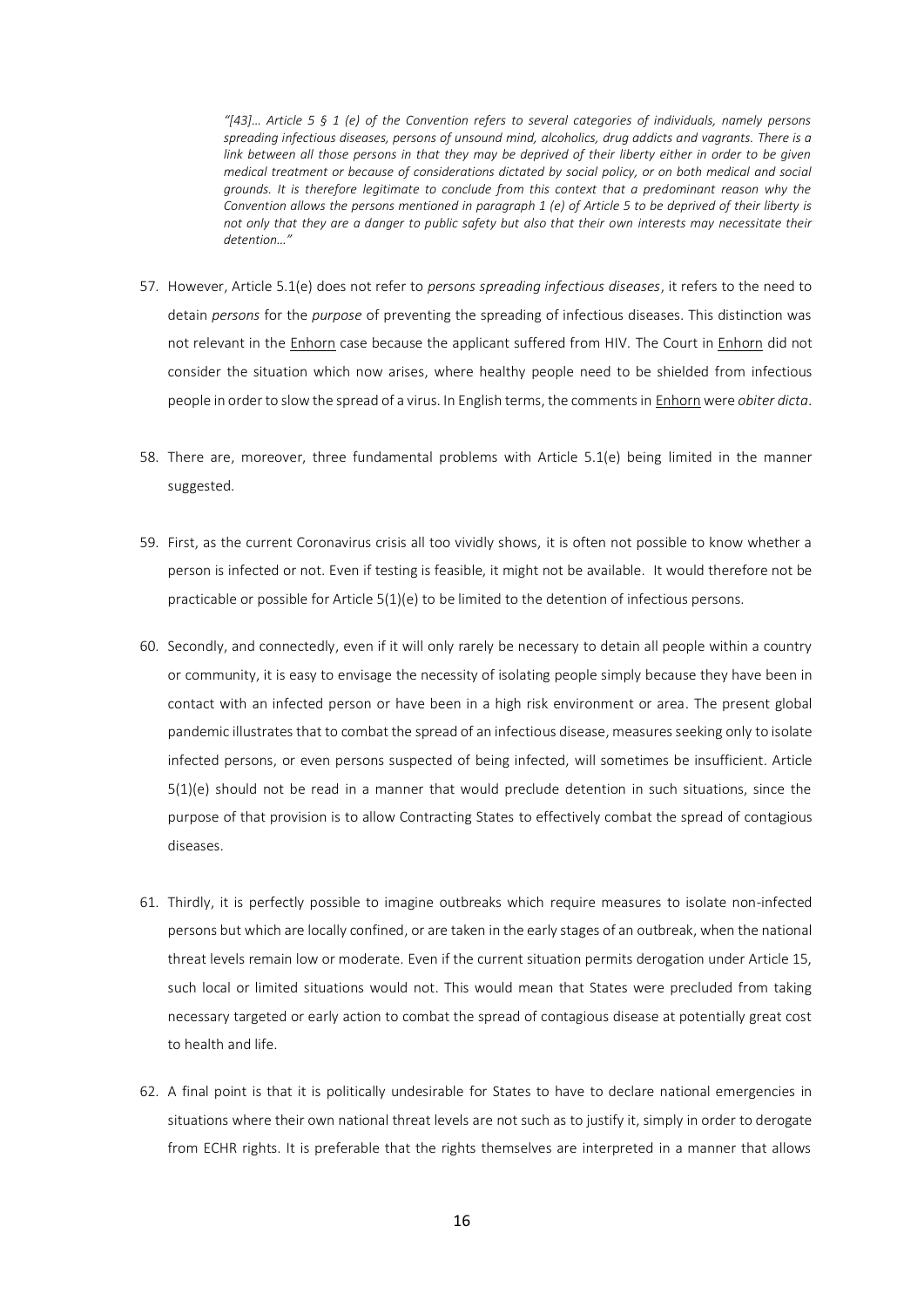Governments to take necessary and proportionate measures, and which confines the use of Article 15 rather than expands it.

- 63. In our view, when confronted with the circumstances of the present Coronavirus pandemic, a court is very likely to conclude that Article 5(1)(e) is capable of applying to both infected and non-infected persons. Nothing in the text of Article 5 requires any other conclusion.
- 64. That is not, however, the end of the issue. Article 5 requires that measures under Article  $5(1)(e)$  must be lawful, and this means not only that they must be compatible with domestic law, but also, (a) that the conditions of detention be clearly defined and the law foreseeable in its application, and (b) that the deprivation of liberty must be *"the last resort in order to prevent the spreading of the disease"*; less severe measures must have been considered and found to be insufficient to safeguard the public interest (Enhorn at [36])
- 65. Despite suggestions by some (including Lord Sumption<sup>31</sup>) that the current restrictions may not be evidence-based, being instead induced by panic about the virus, the fact is that most other European countries, and increasing numbers of countries globally, have adopted similar measures. <sup>32</sup> Moreover, in the case of the UK, the Government began with more relaxed measures with no legal enforcement, and only introduced the Regulations late in the day. Even having such measures in place, the NHS is reported to be a highly precarious state and operating on a war footing.
- 66. At present therefore the requirement of *"last resort"* would be satisfied. However, as Lord Anderson has suggested, $33$  this may become an issue as time passes. For example, given the Government's apparent position that persons who have suffered from Covid-19 and recovered from it are safe to return to normal society, the question might arise as to the necessity for their continued confinement; and pressure might continue to mount for all persons who think they might have had the virus to be able to demonstrate through testing that they have antibodies. In turn, the return of tested persons to society is likely to provoke a further issue, as people who have not suffered from the virus but are, or believe themselves to be, currently free of it may remain in indefinite confinement. If such persons are to remain in lockdown conditions for an indefinite or protracted period of time, the question of necessity and indeed non-discrimination is likely to assume importance.
- 67. However, at least initially, the most pressing issue of proportionality relates to specific aspects of the law and guidance which restrict the circumstances in which persons can leave home. For example, it might be argued that it is difficult to see what justification there could be for the restriction contained in the Welsh Regulations on persons leaving their home to exercise more than once per day, given that it is not present in the other Regulations. There have also been reports of a legal challenge being mounted by parents of autistic children who have justifiable medical reasons for needing to be more frequently out of their homes in circumstances that do not meet the exception for seeking medical assistance or taking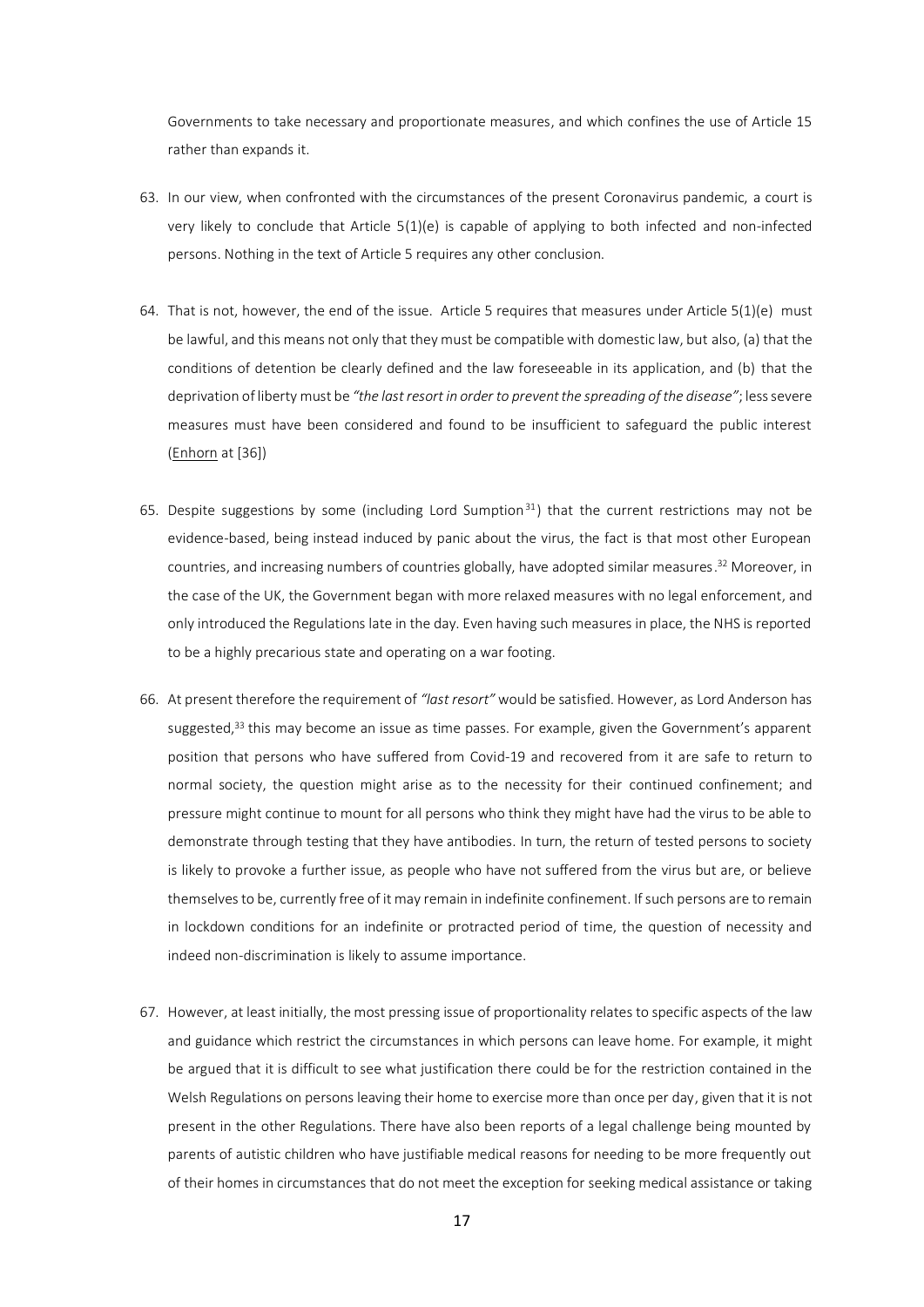exercise.<sup>34</sup> In our view, amendments to the guidance to take account of situations such as this can be expected and are required to meet the requirement of proportionality.

- 68. The position of persons under the age of 18 also calls for consideration. There were initially conflicting Ministerial pronouncements on the position of minors. The Government Guidance on social distancing now states: "*where parents do not live in the same household, children under 18 can be moved between their parents' homes".* But the Regulations are more narrowly drawn, referring to "*existing arrangements for access to, or contact between …"* parents (reg. 6(2)(j)). In many cases, there may be no concrete or regular arrangements and this restriction is difficult to justify in light of the more liberal statement in the guidance. Here, and in other cases where there is a conflict between the Regulations and guidance, issues of legal certainty, clarity and foreseeability also arise.
- 69. Indeed, a central part of the regime is the prohibition on leaving home without a "*reasonable excuse".* Whilst that is a term used in other contexts, such as immigration curfews, it is far from clear what the term encompasses in the present, highly exceptional, situation. Other aspects of the Regulations, discussed above, are also ill-defined. Questions of legal certainty and foreseeability are therefore very likely to arise and to provide a potential basis for defending prosecutions under the Regulations.

#### Other Convention Rights

- 70. It is worth briefly considering two other Convention rights.
- 71. Article 11 guarantees the rights to freedom of peaceful assembly and of association with others, subject once again to restrictions prescribed by law and necessary in a democratic society for aims including *"the protection of health"*. Article 11 will of course be of particular significance in testing the justification for restrictions on gatherings and meeting with friends, on open-air events (even ones respecting social distancing) and engagement with religious or other supportive communities on which people rely. Similar considerations as to legal certainty will arise here as elsewhere, though in terms of the underlying merits, the restrictions on public gatherings, being less onerous than home confinement, are more readily justifiable.
- 72. Article 8 guarantees the right to respect for private and family life (as well as for an individual's home) and is likely to be engaged in respect of the core restrictions imposed by the Regulations. It is not, however, likely to add substantially to the legal analysis. It would certainly reinforce arguments under Articles 5 and 11, for example concerning the need for disabled children to be able to leave the house more frequently than other children or permitting contact between children and their parents living in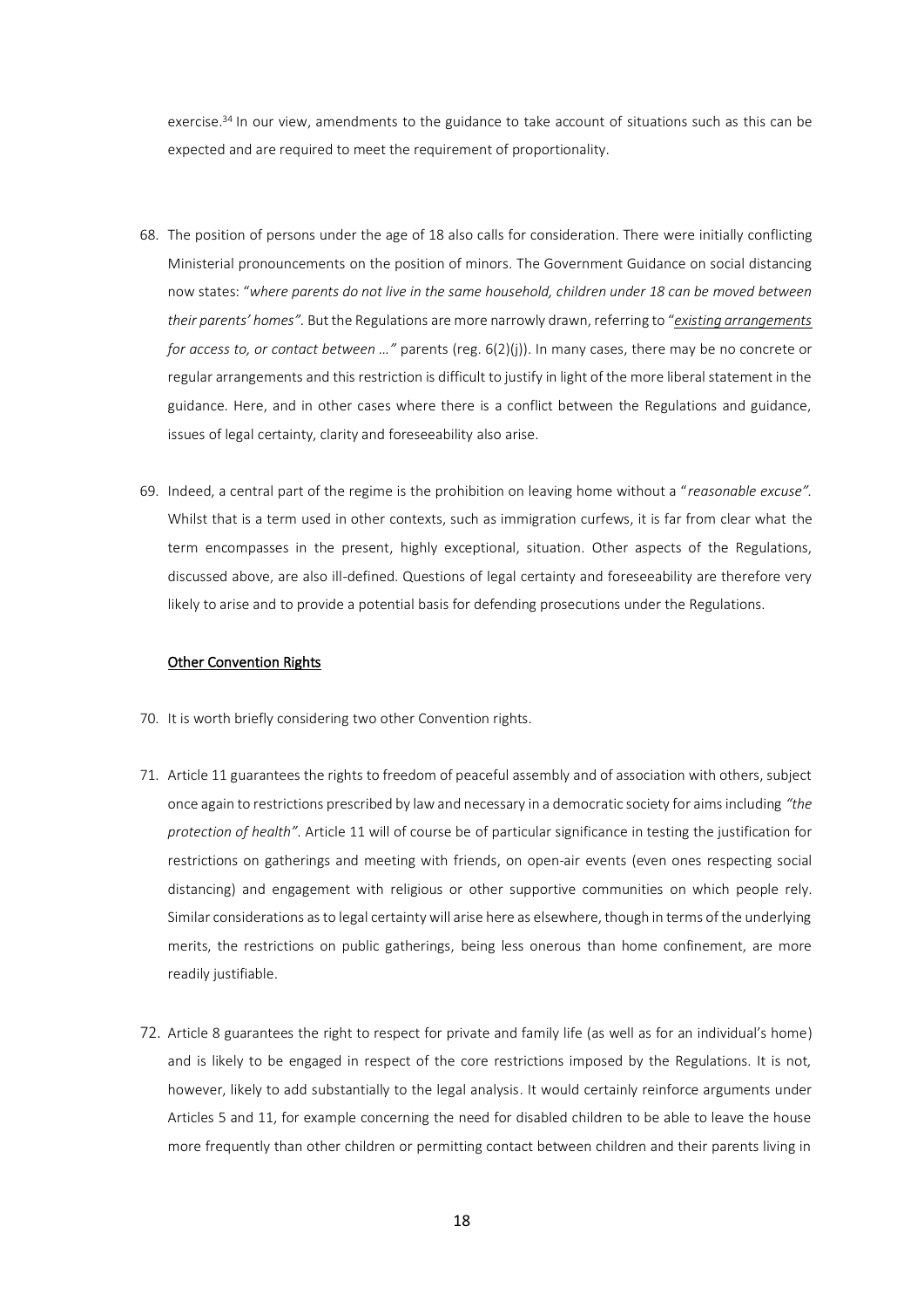different households; however, it is likely that the prism for most legal analysis and for legal challenges will be Articles 5 and 11.

# (5) CONCLUSION

73. This survey of the Regulations makes no claim to be comprehensive. Nor does this survey suggest that the core obligations imposed by the Regulations are unjustified. On the contrary, *"stay at home"* and social distancing orders are now recognised as vital and central globally to the battle against coronavirus. Exceptional measures are necessary to combat an unprecedented public health crisis. The measures are, nonetheless, ones that require very careful scrutiny and this paper has suggested that there are respects in which the Regulations can be tightened, reinforced and improved to enhance legal certainty and civil liberty.

<sup>6</sup> Health Protection (Coronavirus, Restrictions) (Scotland) Regulations 2020 [\(Scottish S.I. 2020/103\)](http://www.legislation.gov.uk/ssi/2020/103/contents/made); Health Protection (Coronavirus, Restrictions) (Wales) Regulations 2020 [\(Wales S.I. 2020/353 \(W. 80\)\)](http://www.legislation.gov.uk/wsi/2020/353/contents/made); Health Protection (Coronavirus, Restrictions) (Northern Ireland) Regulations 2020 [\(Statutory Rules of Northern Ireland 2020 No. 55\).](https://www.health-ni.gov.uk/sites/default/files/publications/health/Coronavirus-Restrictiions-Regs-2020.pdf)

<sup>7</sup> They must be approved subsequently by each legislature: [Public Health Control of Diseases Act 1984](http://www.legislation.gov.uk/ukpga/1984/22) section 45R in the case of the English Regulations and the Welsh Regulations, Schedule 19, para 6(3) of the Coronavirus [Act 2020](http://www.legislation.gov.uk/ukpga/2020/7/contents/enacted) for Scotland and section 25Q of th[e Public Health Act \(Northern Ireland\) 1967](http://www.legislation.gov.uk/apni/1967/36/contents) for Northern Ireland.

<sup>8</sup> Health Protection (Coronavirus) Regulations 2020 [\(UK S.I. 2020/129\)](http://www.legislation.gov.uk/uksi/2020/129/contents/made) passed to meet the threat of quarantined persons returning from an area of infection or suspected of being infectious for screening and quarantine. The vires for aspects of these regulations was unclear and detailed provisions are now contained in the Coronavirus Act 2020, Schedule 22.

<sup>9</sup> *The Guardian*, ["How coronavirus advice from Boris Johnson had changed"](https://www.theguardian.com/world/2020/mar/23/how-coronavirus-advice-from-boris-johnson-has-changed) (23 March 2020).

- <sup>10</sup> BBC News, ["Stay local to exercise, says government"](https://www.bbc.com/news/uk-52062209) (27 March 2020); see also [Gov.uk Guidance.](https://www.gov.uk/government/publications/full-guidance-on-staying-at-home-and-away-from-others/full-guidance-on-staying-at-home-and-away-from-others)
- <sup>11</sup> The [interview](https://www.bbc.co.uk/sounds/play/m000gt59) was on *BBC World at One* (30 March 2020) from 17'34"; an edited transcript is availabl[e here.](https://www.spectator.co.uk/article/former-supreme-court-justice-this-is-what-a-police-state-is-like-)
- <sup>12</sup> *The Times*, ["Lord Sumption warms against police overstepping limits"](https://www.thetimes.co.uk/article/lord-sumption-warns-against-police-overstepping-limits-6wk2k335k) (31 March 2020).
- <sup>13</sup> *The Times*, ["The Times View on Enforcement of Coronavirus laws: Policing by Consent"](https://www.thetimes.co.uk/article/the-times-view-on-enforcement-of-coronavirus-laws-policing-by-consent-cv0r87t9n) (1 April 2020).

<sup>15</sup> See e.g. *The Times*, ["Woman Fined £660 for 'crime that doesn't exist'"](https://www.thetimes.co.uk/article/police-fine-woman-660-for-breaching-coronavirus-lockdown-laws-at-train-station-5ftr9ql0f) (2 April 2020).

<sup>1</sup> As extended by the Emergency Powers (Defence) Act 1940 and subsequent Parliamentary resolutions.

<sup>2</sup> Where the use of such force is (i) reasonable and (ii) necessary in the exercise of the power to remove that person to the place where they are living: see eg Health Protection (Coronavirus, Restrictions) (England) Regulations 2020 (UK [S.I. 2020/350\)](http://www.legislation.gov.uk/uksi/2020/350/made), regulation 8(3)(b) and 8(4).

<sup>3</sup> See eg Health Protection (Coronavirus, Restrictions) (England) Regulations 2020, regulation 5.

<sup>4</sup> See eg Health Protection (Coronavirus, Restrictions) (England) Regulations 2020, regulation 8(9), 8(10) and 8(4).

<sup>5</sup> Cf the powers in section 51 and Schedule 21 (Powers relating to potentially infectious persons) and section 52 and Schedule 22 (Powers to issue directions relating to events, gatherings and premises) to what is now the Coronavirus Act 2020 (c.7), which provisions came into force on 25 March 2020, the date of Royal Assent (see s.87(1) to the 2020 Act).

<sup>14</sup> See e.g. *BBC News*, ["Coronavirus: Easter egg crackdown over essential status 'wrong'"](https://www.bbc.com/news/business-52090441) (30 March 2020).